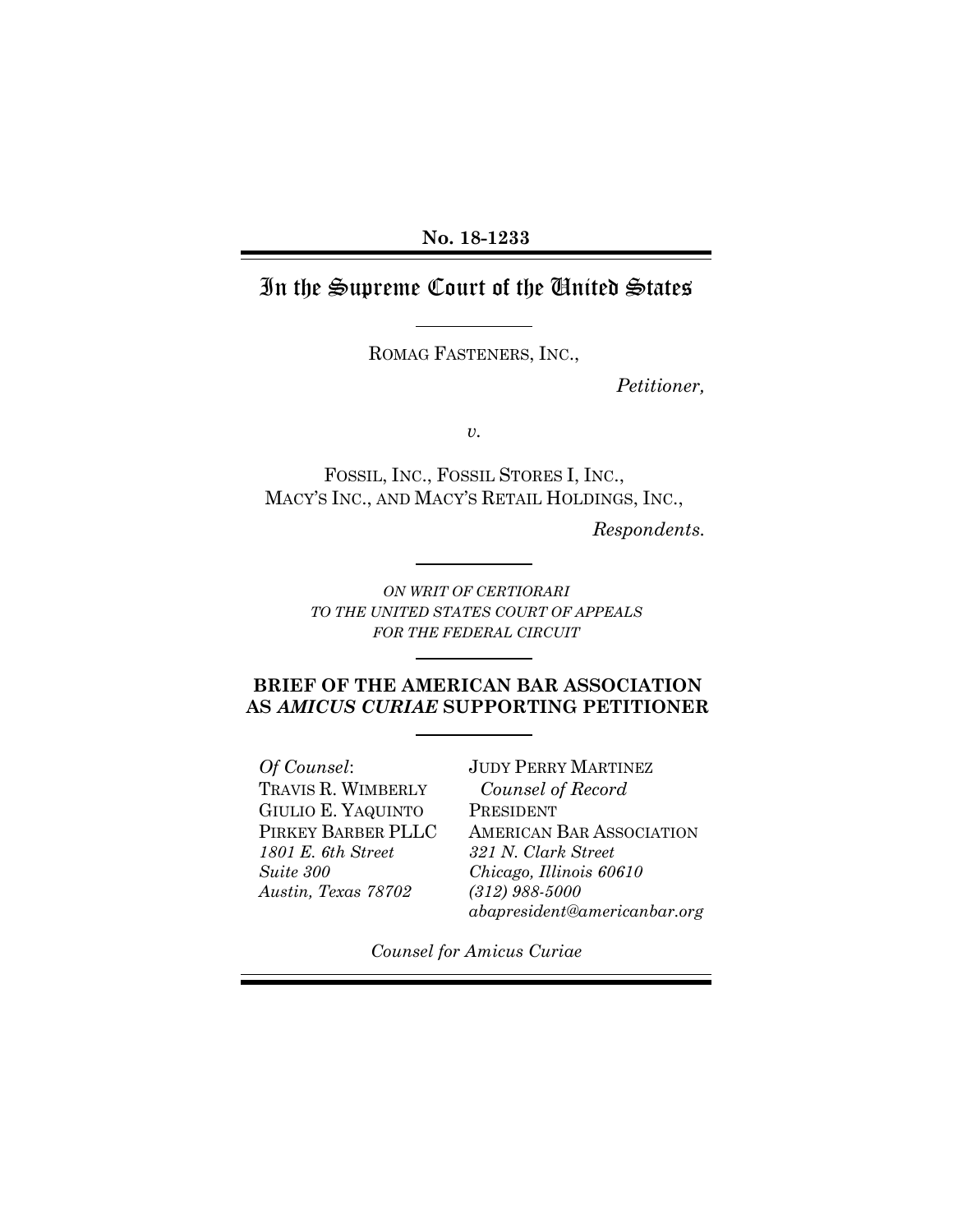# **QUESTION PRESENTED**

<span id="page-1-0"></span>Whether Section 35(a) of the Lanham Act, 15 U.S.C. § 1117(a), requires willful infringement as a prerequisite to award a trademark infringer's profits.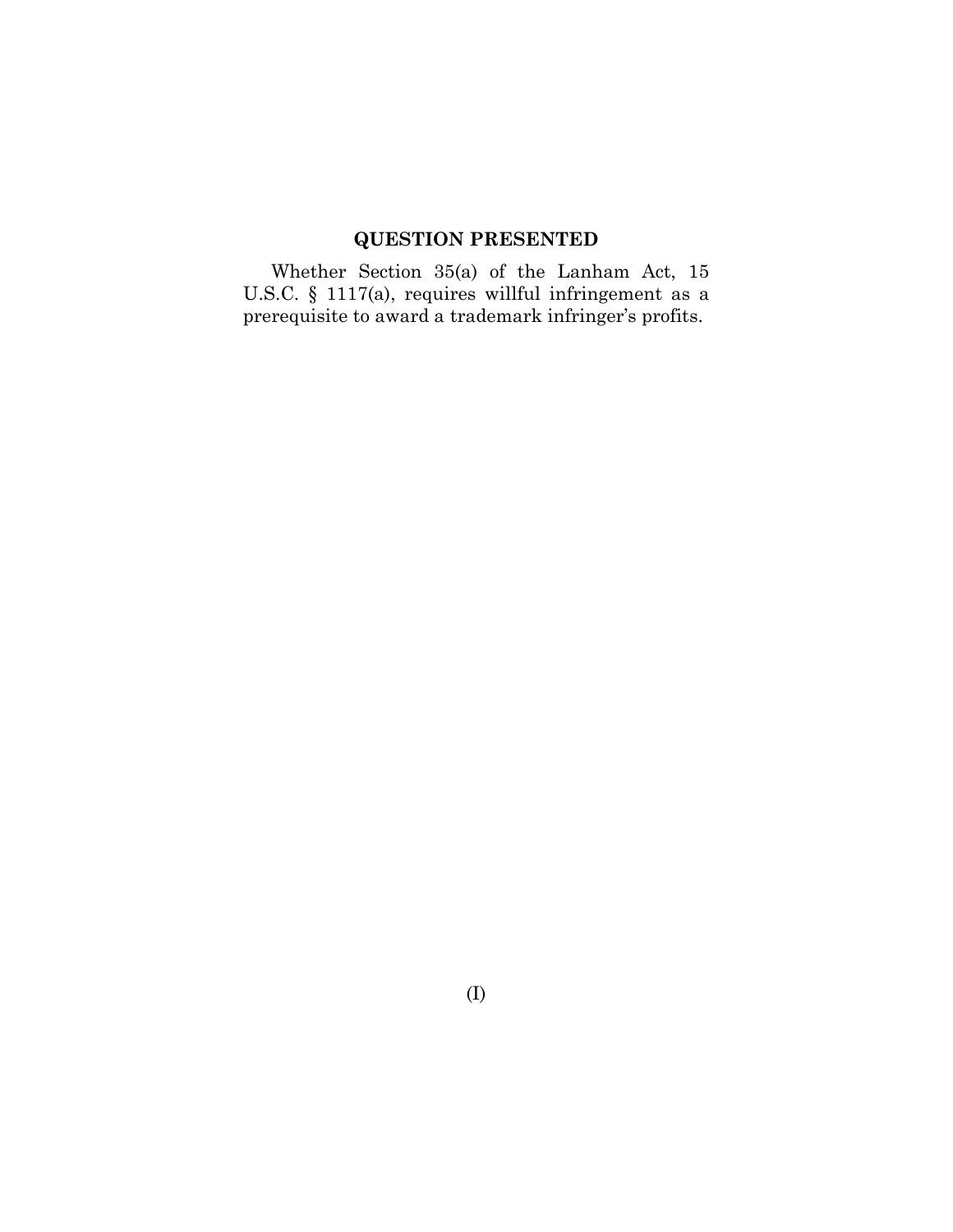## **TABLE OF CONTENTS**

| INTEREST OF THE AMICUS CURIAE 1                                                                                                           |
|-------------------------------------------------------------------------------------------------------------------------------------------|
|                                                                                                                                           |
|                                                                                                                                           |
| I. Section 1117(a) Does Not Require Willfulness<br>To Award A Trademark Infringer's Profits 3                                             |
| A. The Statute's Plain Language Does Not                                                                                                  |
| B. Interpreting The "Principles Of Equity"<br>Clause To Require Willfulness Contradicts                                                   |
| II. A Rigid Willfulness Prerequisite Conflicts<br>With How Trademark Law Usually Operates  10                                             |
| III. Willfulness Is A Relevant Factor, But Making<br>It An Absolute Prerequisite Would Restrict<br>Courts' Discretion To Consider Broader |
|                                                                                                                                           |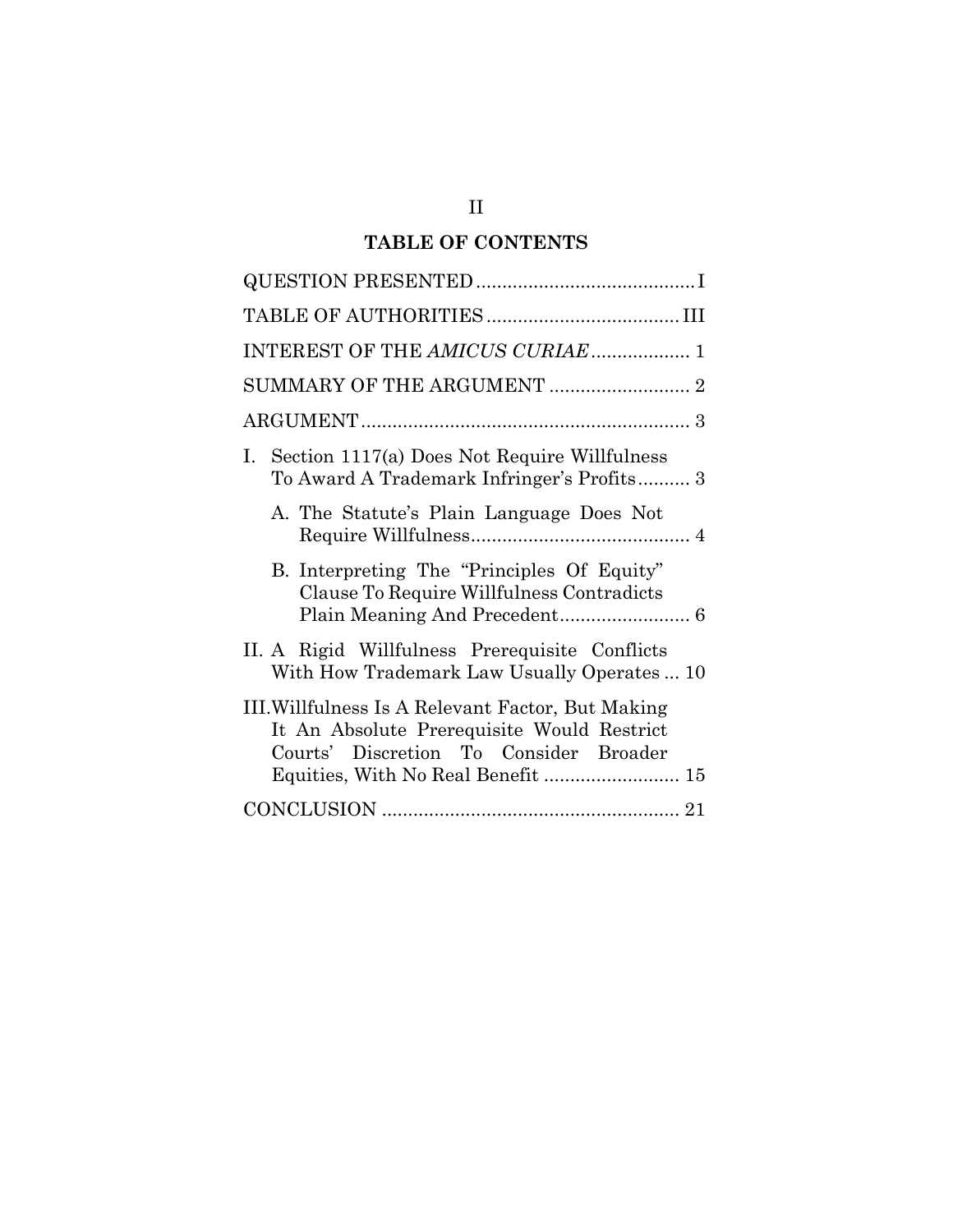## **TABLE OF AUTHORITIES**

<span id="page-3-0"></span>

| Page(s)<br>Cases:                                                                |  |
|----------------------------------------------------------------------------------|--|
| Abercrombie & Fitch Co. v. Hunting World, Inc.,                                  |  |
| Ashcroft v. Iqbal,                                                               |  |
| B&B Hardware, Inc. v. Hargis Indus., Inc.,                                       |  |
| Champion Spark Plug Co. v. Sanders,                                              |  |
| Custom Mfg. & Eng'r, Inc. v. Midway Servs., Inc.,                                |  |
| Dairy Queen, Inc. v. Wood,                                                       |  |
| Drake v. E. I. DuPont deNemours $\&$ Co.,                                        |  |
| Gen. Elec. Co. v. Speicher,<br>877 F.2d 531 (7th Cir. 1989) 17                   |  |
| George Basch Co. v. Blue Coral, Inc.,<br>968 F.2d 1532 (2d Cir. 1992)  7, 15, 19 |  |
| Halo Elecs., Inc. v. Pulse Elecs., Inc.,                                         |  |
| Hamilton-Brown Shoe Co. v. Wolf Bros. & Co.,                                     |  |
| Hana Fin., Inc. v. Hana Bank,                                                    |  |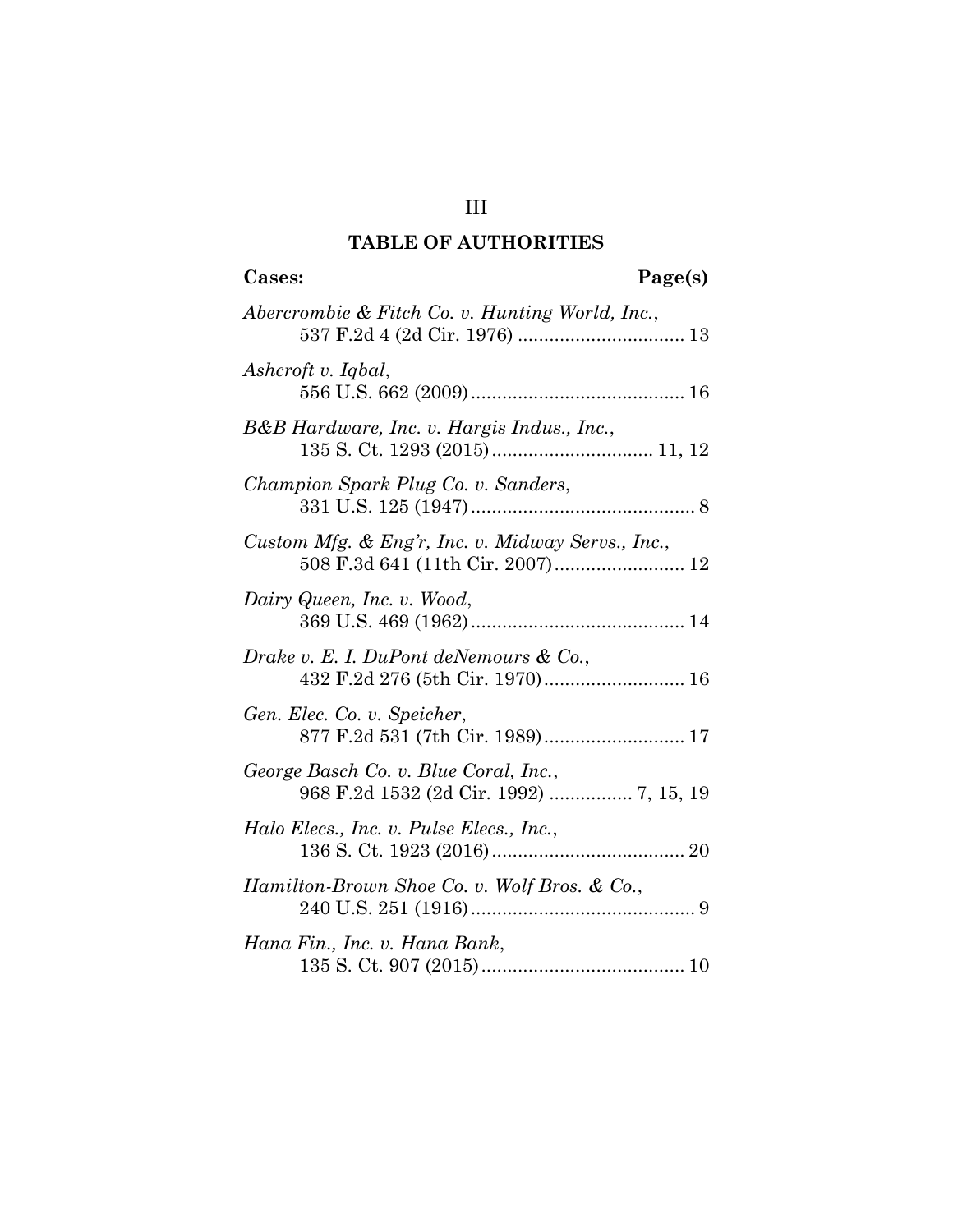| Hard Candy, LLC v. Anastasia Beverly Hills, Inc.,<br>921 F.3d 1343 (11th Cir. 2019) 18        |
|-----------------------------------------------------------------------------------------------|
| Hardt v. Reliance Standard Life Ins. Co.,                                                     |
| Hecht Co. v. Bowles,                                                                          |
| Holland v. Florida,                                                                           |
| Homeowners Grp., Inc. v. Home Mktg. Specialists,<br>Inc.,<br>931 F.2d 1100 (6th Cir. 1991) 12 |
| Interstate Brands Corp. v. Celestial Seasonings, Inc.,                                        |
| Jennings v. U.S. Fidelity & Guaranty Co.,                                                     |
| Jordache Enters. v. Hogg Wyld, Ltd.,<br>828 F.2d 1482 (10th Cir. 1987) 12                     |
| Kirtsaeng v. John Wiley & Sons, Inc.,                                                         |
| KP Permanent Make-Up, Inc. v. Lasting Impression I,<br>Inc.,                                  |
| Lindy Pen Co. v. Bic Pen Corp.,<br>982 F.2d 1400 (9th Cir. 1993) 13                           |
| Matal v. Tam,                                                                                 |
| McLean v. Fleming,                                                                            |

# IV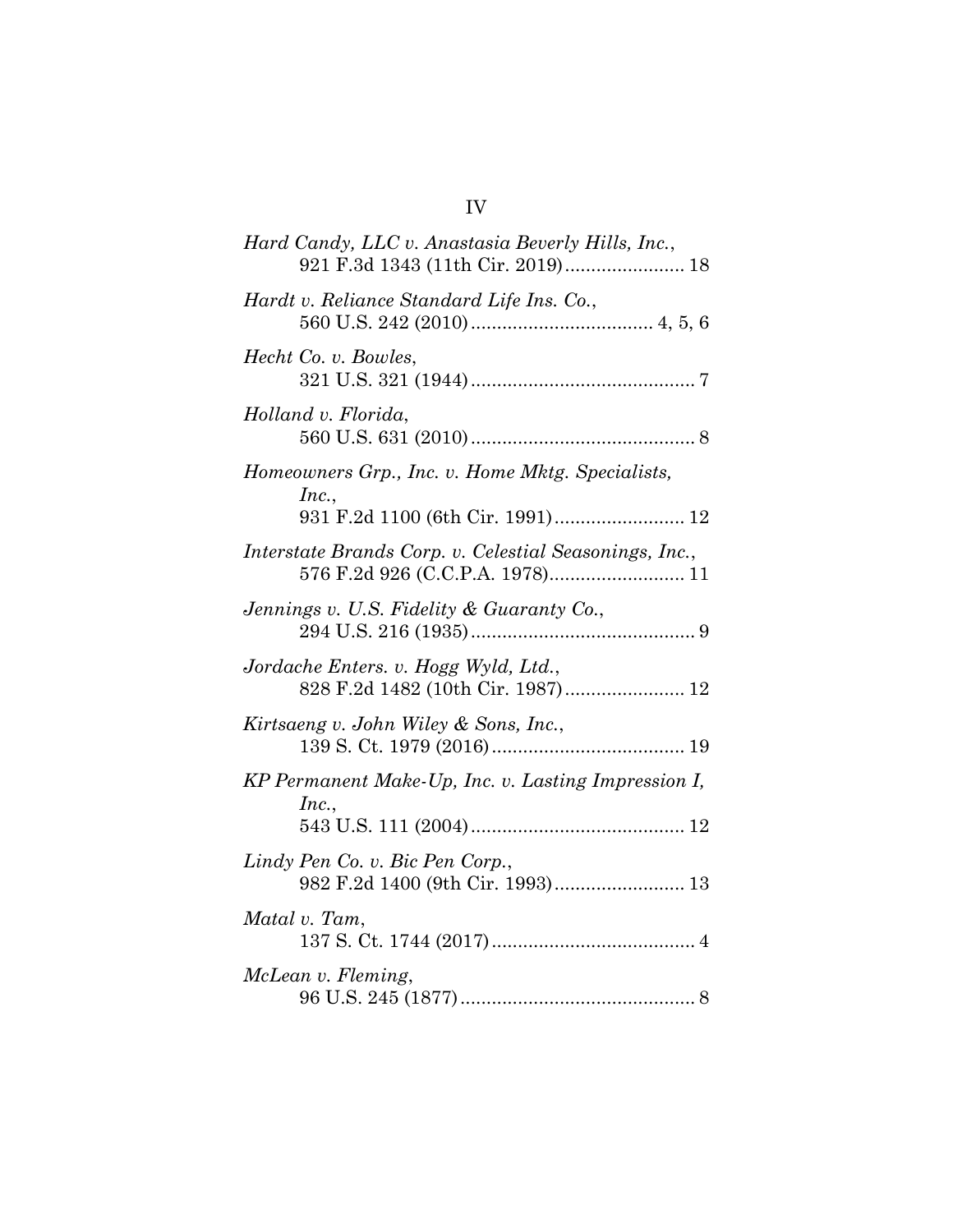| Mishawaka Rubber & Woolen Mfg. Co. v. S.S. Kresge<br>Co.                            |
|-------------------------------------------------------------------------------------|
|                                                                                     |
| Mishawaka Rubber & Woolen Mfg. Co. v. S.S. Kresge<br>Co.,                           |
| Mission Prod. Holdings, Inc. v. Tempnology, LLC,                                    |
| Octane Fitness, LLC v. ICON Health & Fitness, Inc.,                                 |
| Park 'N Fly, Inc. v. Dollar Park & Fly, Inc.,                                       |
| Piper Aircraft Corp. v. Wag-Aero, Inc.,<br>741 F.2d 925 (7th Cir. 1984) 12          |
| Plus Prods. v. Plus Discount Foods, Inc.,                                           |
| Qualitex Co. v. Jacobson Prods. Co.,                                                |
| Roell v. Withrow,                                                                   |
| Saxlehner v. Siegel-Cooper Co.,                                                     |
| Seatrax, Inc. v. Sonbeck Int'l Inc.,                                                |
| Sisson v. Ruby,                                                                     |
| Sleepy's, LLC v. Select Comfort Wholesale Corp.,<br>909 F.3d 519 (2d Cir. 2018)  14 |

V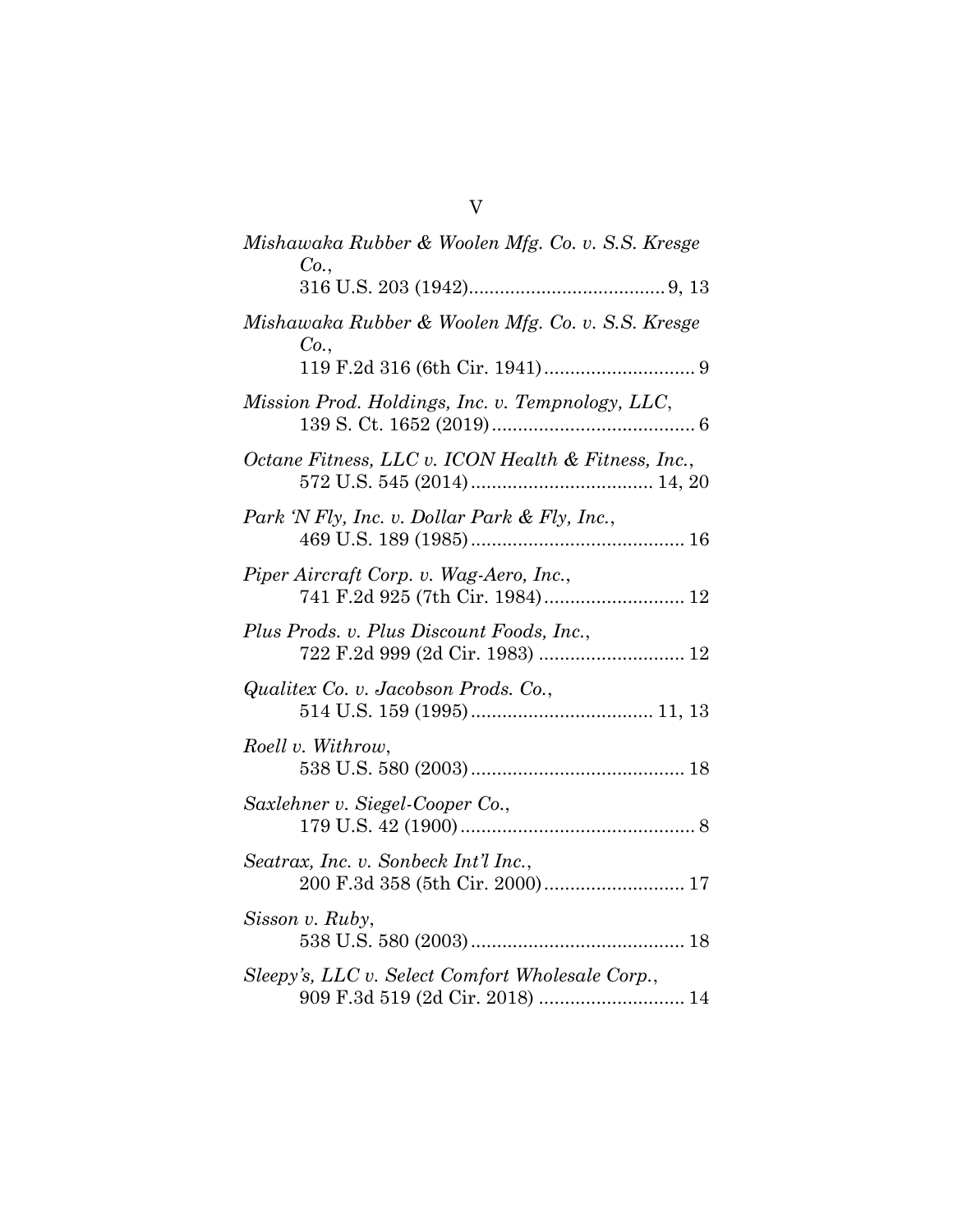# $VI$

| Stone Creek, Inc. v. Omnia Italia Design, Inc.,                                                     |
|-----------------------------------------------------------------------------------------------------|
| Two Pesos, Inc. v. Taco Cabana, Inc.,                                                               |
| United States v. E.I. du Pont de Nemours & Co.,                                                     |
| W. Diversified Servs., Inc. v. Hyundai Motor Am.,<br>Inc.,<br>427 F.3d 1269 (10th Cir. 2005) 16, 18 |

## **Statutes:**

# Page(s)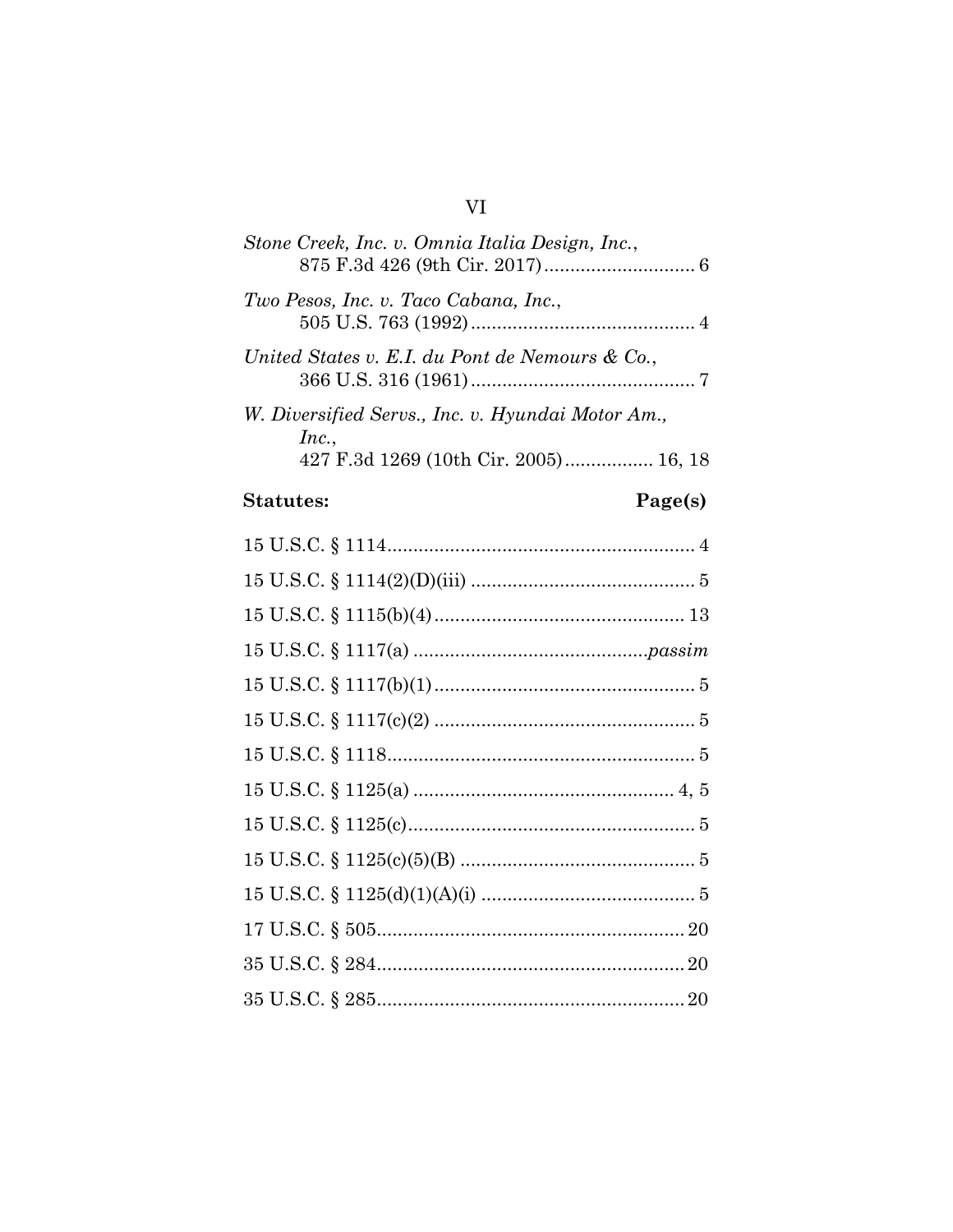# **Other Authorities: Page(s)**

| Marlene B. Hanson & W. Casey Walls, <i>Protecting</i><br>Trademark Good Will: The Case for a Federal<br>Standard of Misappropriation, 81 Trademark |
|----------------------------------------------------------------------------------------------------------------------------------------------------|
| James M. Koelemay Jr., Monetary Relief for<br>Trademark Infringement Under the Lanham<br>Act, 72 Trademark Rep. 458 (1982) 10                      |
| James M. Koelemay Jr., A Practical Guide to<br>Monetary Relief in Trademark Infringement<br>Cases, 85 Trademark Rep. 263 (1995) 18                 |
| Anne Gilson LaLonde, <i>Gilson on Trademarks</i>                                                                                                   |
| J. Thomas McCarthy, McCarthy on Trademarks &<br>Unfair Competition (5th ed. 2018) passim                                                           |
| John Norton Pomeroy, Pomeroy's Equity                                                                                                              |
| Restatement (Third) of Restitution & Unjust                                                                                                        |
| Restatement (Third) of Unfair Competition $\S 21$ 11                                                                                               |
| Restatement (Third) of Unfair Competition $\S 37$ 7                                                                                                |

VII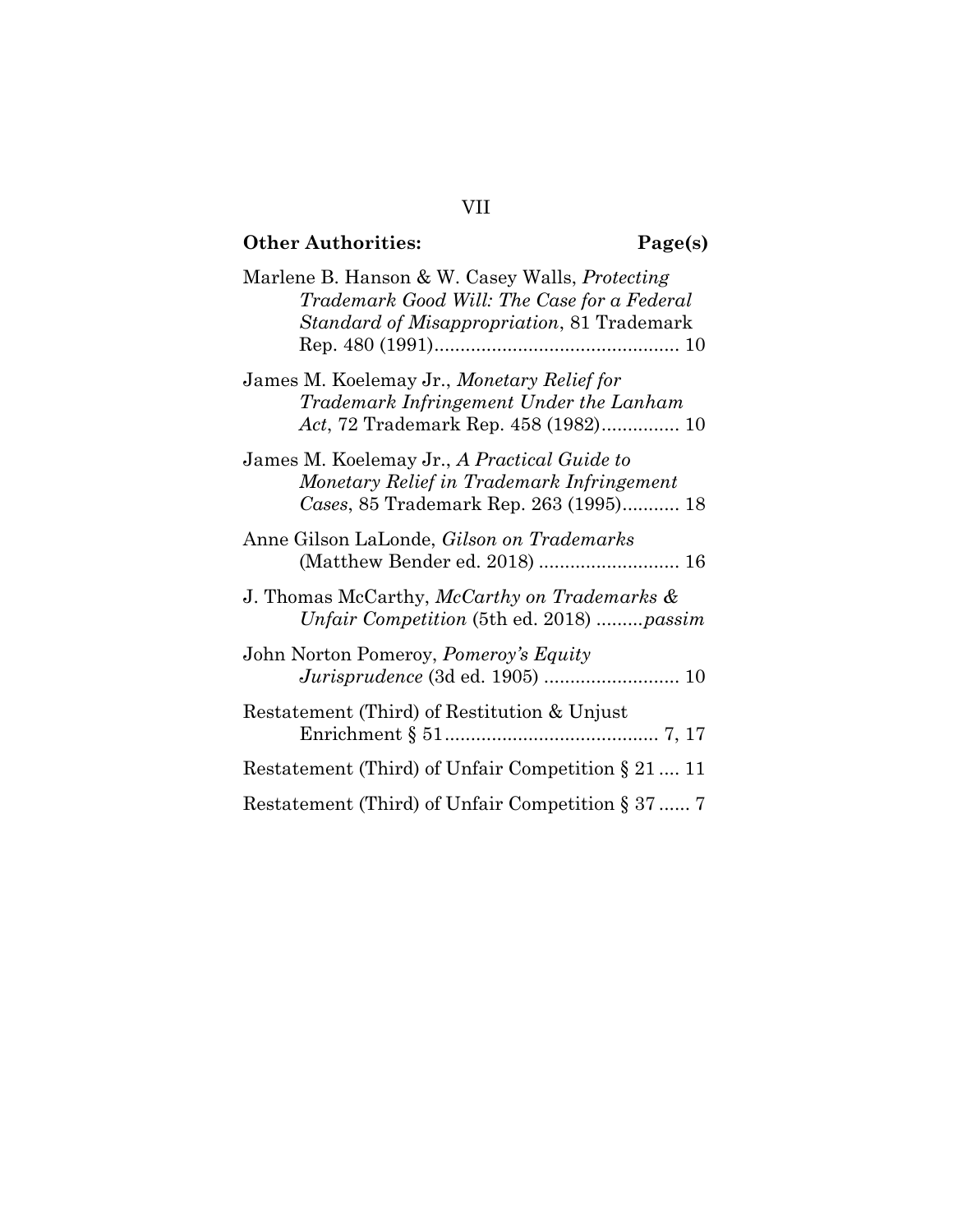### **INTEREST OF THE** *AMICUS CURIAE*

<span id="page-8-0"></span>*Amicus curiae* the American Bar Association ("ABA") submits this brief in support of petitioner.<sup>1</sup>

The ABA is the largest volunteer association of attorneys and legal professionals in the world. Membership includes attorneys in private practice, government service, corporate law departments, and public interest organizations. ABA members also include judges, legislators, law professors, law students, and nonlawyer associates in related fields, and represent the full spectrum of public and private litigants.<sup>2</sup>

The ABA Section of Intellectual Property Law ("IPL Section"), established in 1894, is the world's oldest organization of intellectual property professionals. The IPL Section's membership includes attorneys who represent trademark owners, accused infringers, small corporations, universities, and research institutions across a wide range of industries. The expertise of the ABA's large and diverse

<sup>1</sup> The ABA certifies that no counsel for a party authored this brief in whole or in part and that no such counsel or party made a monetary contribution to the preparation or submission of this brief. No person or entity other than the ABA, its members, and its counsel made a monetary contribution to the preparation or submission of this brief. *See* Sup. Ct. R. 37.6. All parties have provided their written consent to the filing of amicus briefs.

<sup>2</sup> Neither this brief nor the decision to file it should be interpreted to reflect the views of any judicial member of the ABA. No inference should be drawn that any member of the Judicial Division Council participated in the adoption or endorsement of the positions here. This brief was not circulated to the Judicial Division Council before filing.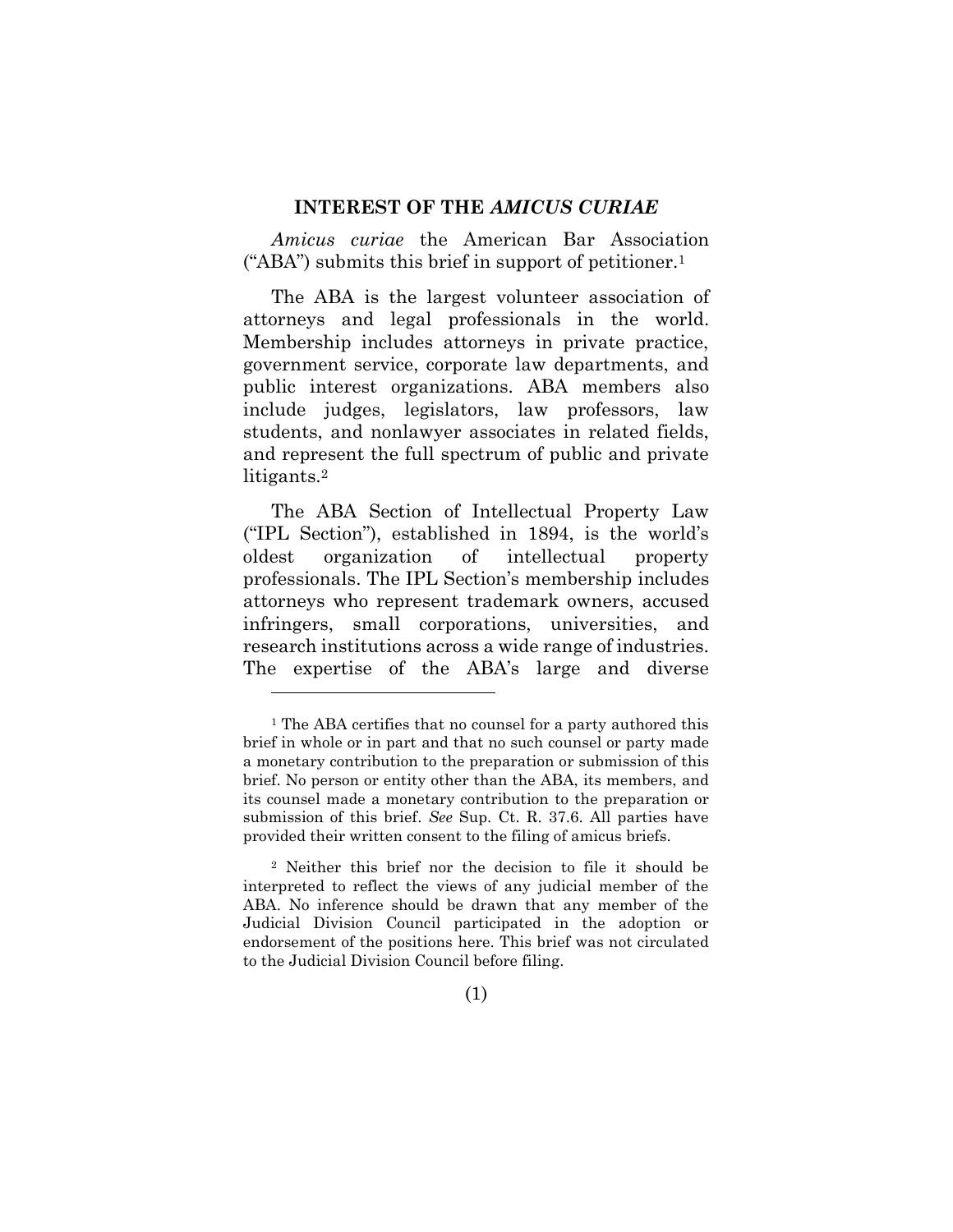membership enables it to develop, through a collaborative process, policy positions that reflect those of the broader intellectual property community. Based on those policy positions, the ABA promotes the development and improvement of intellectual property law, taking an active role in proposed legislation, administrative rule changes, and international initiatives.

Through its collaborative process, the ABA developed a position on trademark law principles relevant to the question presented in this case. The ABA supports an interpretation of Section 35(a) of the Lanham Act, 15 U.S.C. § 1117(a), that proof of willfulness is not required, but may be considered among other equitable factors, in determining whether to award a trademark infringer's profits. The ABA supports that reading as both a matter of statutory interpretation and sound public policy.

### **SUMMARY OF THE ARGUMENT**

<span id="page-9-0"></span>Though it has managed to divide the circuits for years, the question presented has a clear statutory answer. Nothing in 15 U.S.C. § 1117(a)—or anywhere else in the Lanham Act—requires proof of willful infringement to award a trademark infringer's profits. That judicially created prerequisite conflicts with § 1117(a)'s plain language and its purpose.

By its own terms, § 1117(a) gives courts broad discretion to award profits "subject to the principles of equity." Yet in the circuits requiring willfulness, courts lose much of that discretion. Those courts must focus exclusively on willfulness as a threshold issue, without the ability to consider how other facts may impact the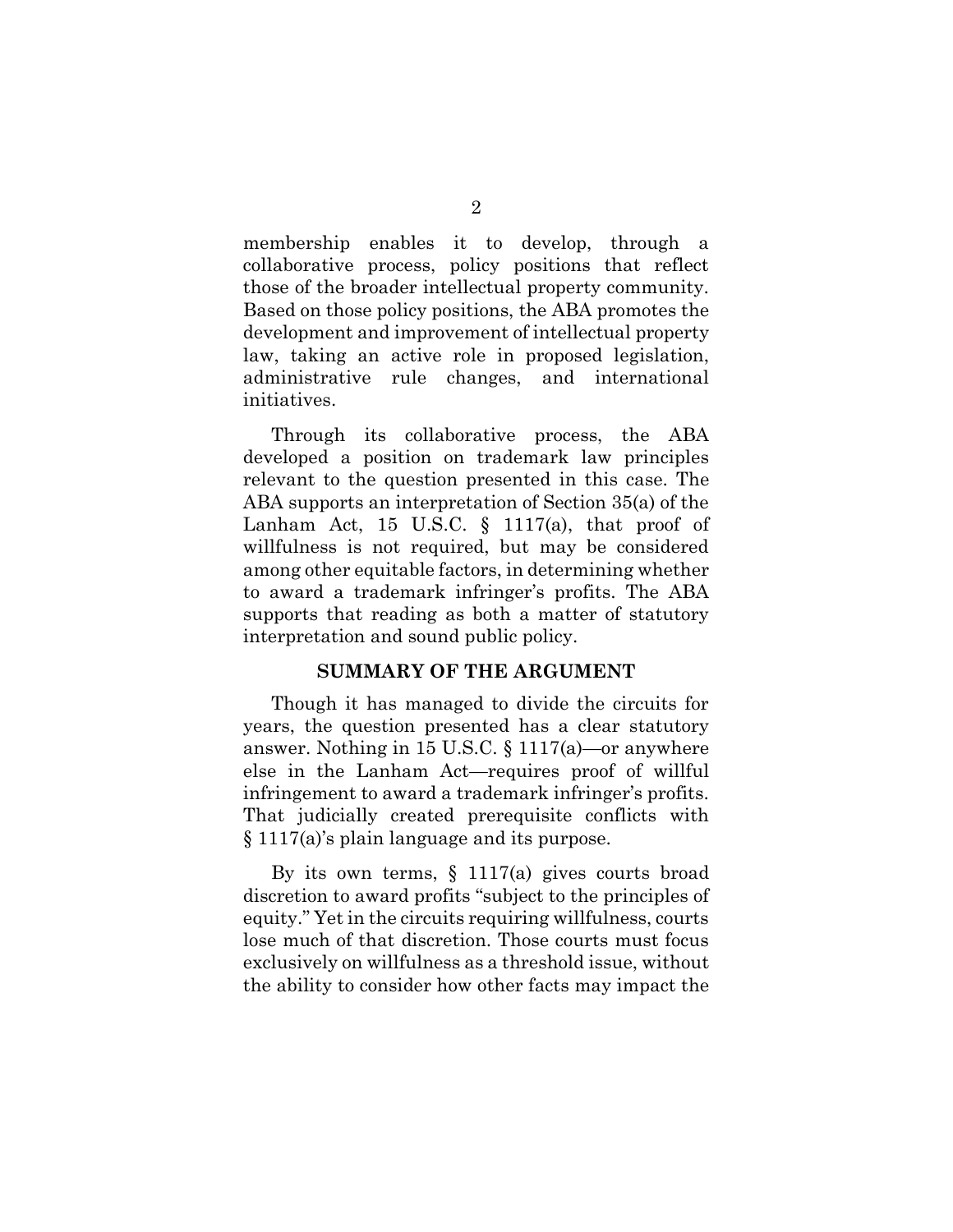equities. Only after finding willfulness may the court proceed to the broader equitable analysis demanded by the statute, but if the court finds no willfulness, that finding alone terminates the analysis before all other equities have even been considered. That is not what § 1117(a) says, and it defies the well-established principle that equity should not be reduced to a rigid formula.

Inflexibly requiring willfulness before awarding profits also conflicts with how trademark law usually operates. Most trademark issues warrant flexible, case-by-case consideration. Absolute rules are relatively rare. In the few places they do exist, it is typically because Congress has enacted them with clear legislation. None of this is to say, however, that willfulness is irrelevant to awarding profits. *Every* circuit agrees that the infringer's intent is at least relevant. But currently, courts in some parts of the country have authority to consider that intent alongside the other equities, while other courts do not. The ABA believes all courts nationwide have authority under  $\S 1117(a)$  to consider the complete equities of the case—an authority Congress has plainly given them.

### **ARGUMENT**

### <span id="page-10-1"></span><span id="page-10-0"></span>**I. Section 1117(a) Does Not Require Willfulness To Award A Trademark Infringer's Profits**

The court of appeals' decision rests on a rule the Lanham Act does not support. When a plaintiff proves trademark infringement,<sup>3</sup>  $\frac{1117(a)}{a}$  gives the court

<sup>3</sup> The ABA notes two things about the Lanham Act and its terminology. First, courts and litigants often use different labels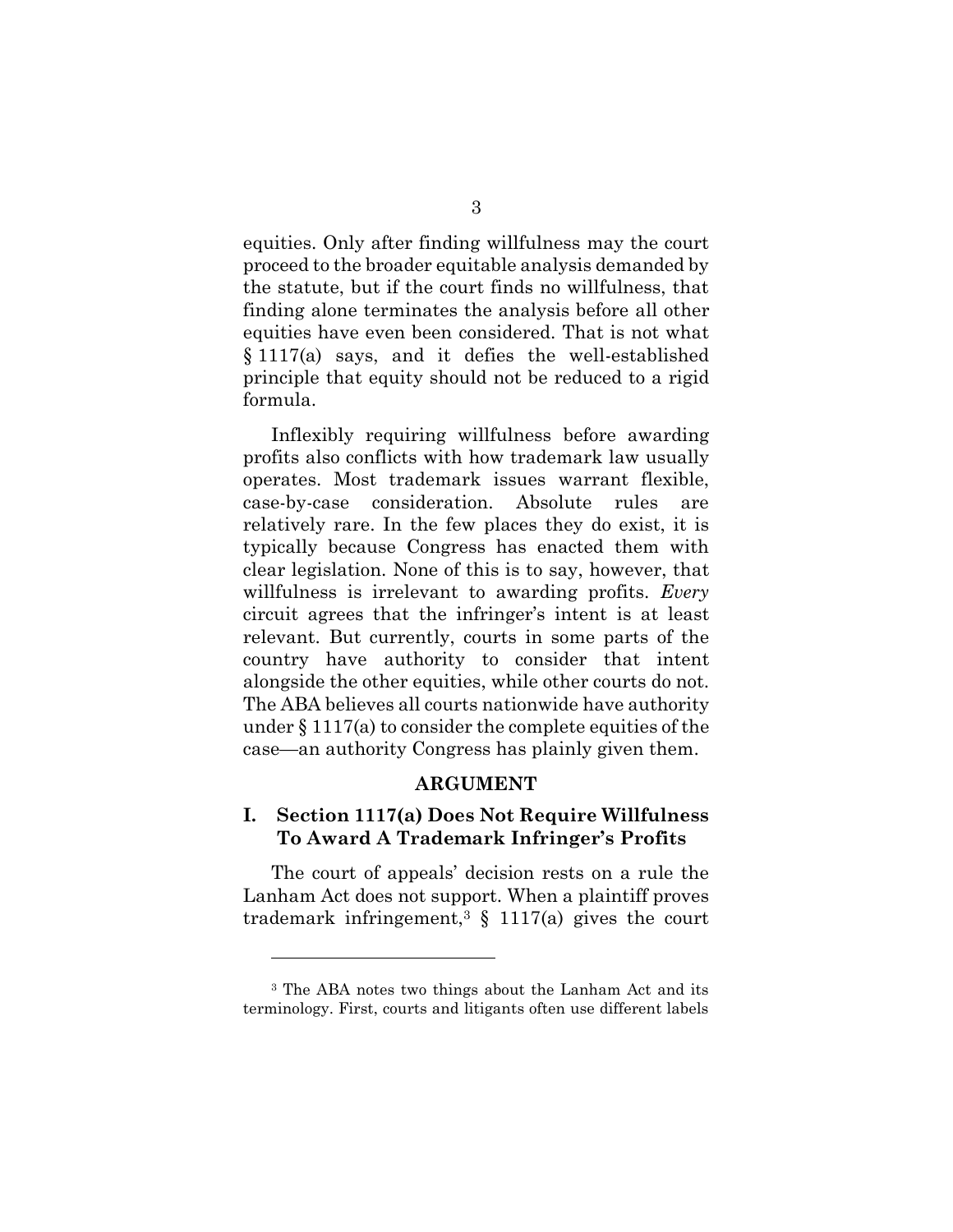broad discretion to award (or not to award) the infringer's profits. Although some circuits have restricted that discretion by requiring a threshold showing of willful infringement—including the Second Circuit, whose law governed here—that requirement did not come from Congress.

### <span id="page-11-0"></span>**A. The Statute's Plain Language Does Not Require Willfulness**

Statutory interpretation begins, of course, with the plain language. *Hardt v. Reliance Standard Life Ins. Co.*, 560 U.S. 242, 251 (2010) ("We must enforce plain and unambiguous statutory language

for infringement claims under 15 U.S.C. § 1125(a)—e.g., *trademark infringement*, *federal unfair competition*, *false designation of origin*, or *false association*, to name a few. Labels aside, all of these claims are the same. *See* 5 J. Thomas McCarthy, *McCarthy on Trademarks & Unfair Competition* § 27:14 (5th ed. 2018) ("Section [1125(a)] is a federal claim for infringement of unregistered marks"). For consistency, this brief will use the blanket term "trademark infringement."

Second, petitioner's question presented mentions only § 1125(a), but the Court's holding here will also necessarily govern profits awards for trademark infringement under 15 U.S.C. § 1114. Both statutes create the same infringement claim, the only difference being that § 1114 requires the plaintiff to own a federal registration, while § 1125(a) does not. *See Matal v. Tam*, 137 S. Ct. 1744, 1752 (2017) (citing *Two Pesos, Inc. v. Taco Cabana, Inc.*, 505 U.S. 763, 768 (1992)). Section 1117(a) makes no substantive distinction between the two infringement claims. *See*  § 1117(a) (authorizing profits awards for "violation[s] . . . of a mark registered with the Patent and Trademark Office [§ 1114]" and for "violation[s] under [§] 1125(a)"). Petitioner brought infringement claims under both statutes, Compl. ¶¶ 29–40, and it won a verdict on both, Pet. App. 106a–107a.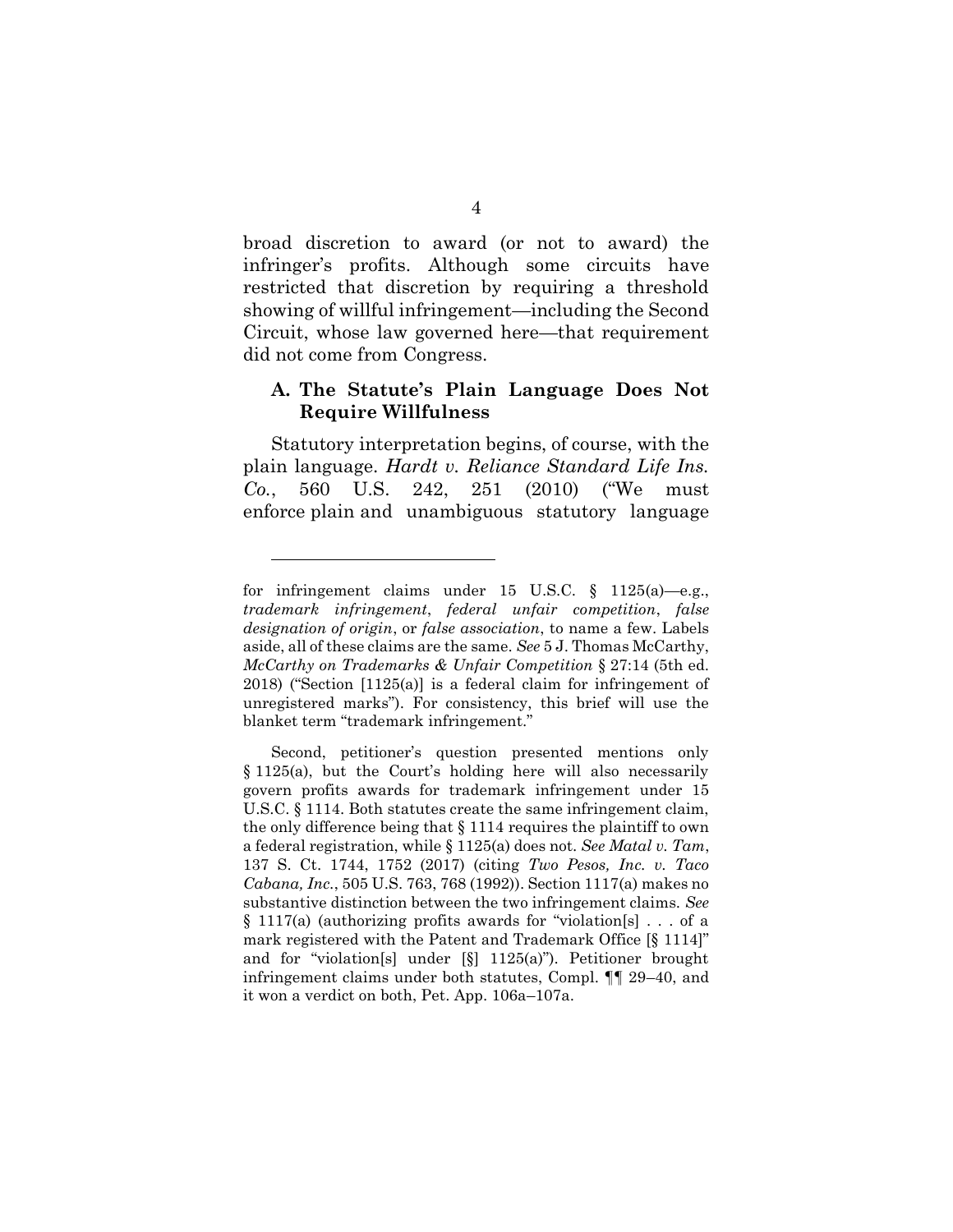according to its terms."). And in the case of § 1117(a), the Court's analysis can end there too.

The text of § 1117(a) does not require willfulness to award a trademark infringer's profits. The only place § 1117(a) mentions willfulness (or any similar concept) comes in a clause covering trademark *dilution* claims under § 1125(c), not infringement claims. *See* § 1117(a) ("When a violation of any right of the registrant of a mark registered in the Patent and Trademark Office, a violation under section 1125(a) or (d) of this title, *or a willful violation under section 1125(c) of this title*, shall have been established . . . ." (emphasis added)).

This textual difference shows that, when Congress wants to require willfulness, it knows how to do so. *See Hardt*, 560 U.S. at 252 ("The contrast between these two paragraphs makes clear that Congress knows how to impose express limits on the availability of [a monetary remedy]."). In fact, it has done so in many other places throughout the Lanham Act. *E.g.*,  $§ 1117(c)(2)$  (requiring willfulness to trigger the highest level of statutory damages for counterfeiting); § 1118 (requiring willfulness to order the destruction of materials diluting a mark under § 1125(c)); § 1125(c)(5)(B) (requiring willfulness for a dilution plaintiff to access the remedies in  $\S$  1117(a) and § 1118); *see also, e.g.*, § 1114(2)(D)(iii) (requiring "bad faith intent to profit" to hold a domain name registrar or registry liable for damages); § 1117(b)(1) (requiring "intentional[]" use of a known counterfeit mark to trigger mandatory trebling of profits or damages);  $\S 1125(d)(1)(A)(i)$  (requiring "bad faith intent to profit" for a cyber-piracy claim).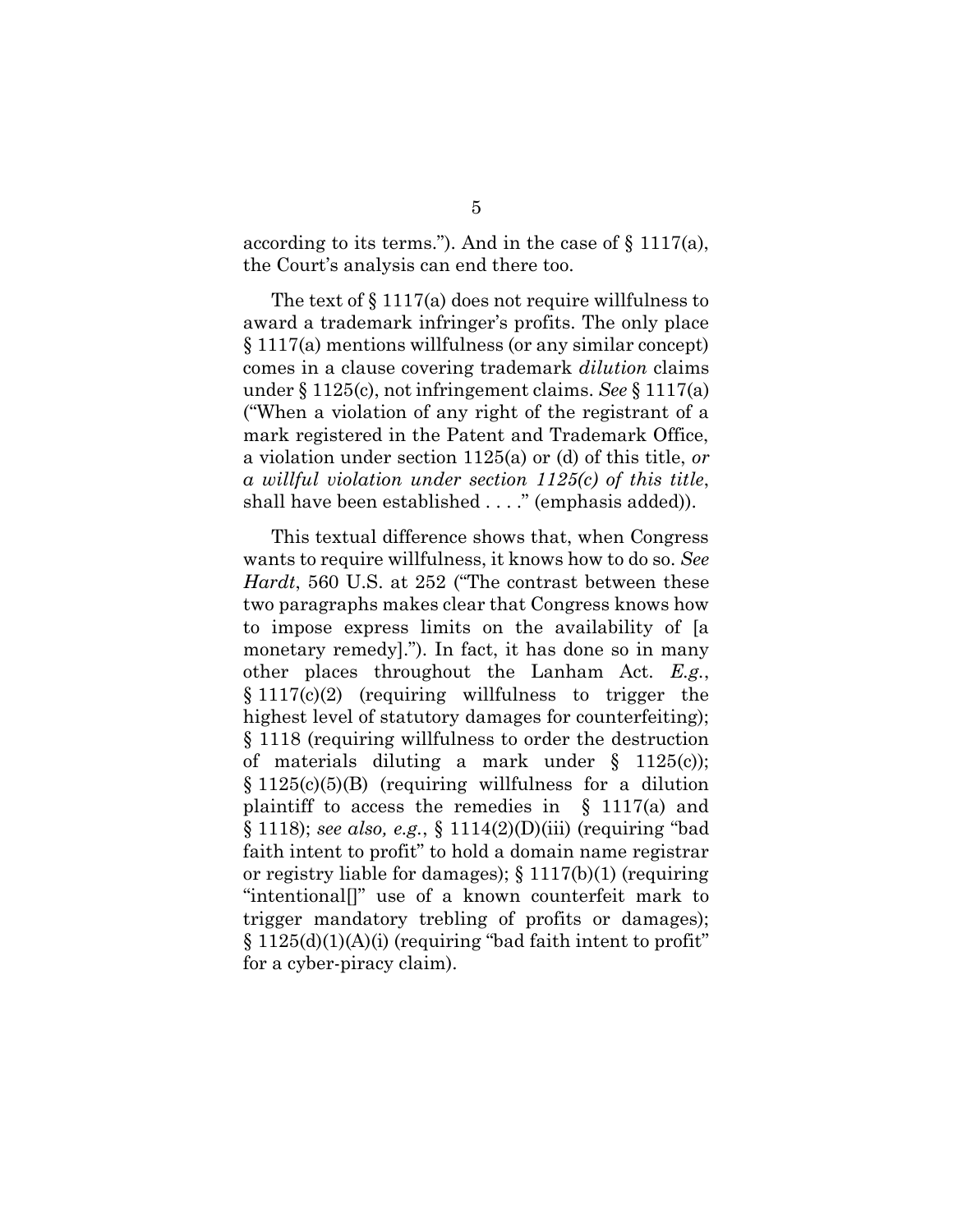The 1999 amendment to  $\S 1117(a)$  does not change the analysis.<sup>4</sup> Regardless of the statue's iterative history, the language must mean what it says. *Cf. Mission Prod. Holdings, Inc. v. Tempnology, LLC*, 139 S. Ct. 1652, 1664 (2019) ("[T]his mash-up of legislative interventions says nothing much of anything about the content of [the statute's] general rule."). It expressly requires willfulness for dilution claims and then—in the very same sentence—imposes no such requirement for infringement claims. There is no ambiguity. *See Hardt*, 560 U.S. at 252 (holding that an ERISA feeshifting statue does not limit awards to the prevailing party: "The words 'prevailing party' do not appear in this provision. . . . Instead, [the statute] expressly grants district courts 'discretion' to award attorney's fees."). Thus, the analysis need go no further.

### <span id="page-13-0"></span>**B. Interpreting The "Principles Of Equity" Clause To Require Willfulness Contradicts Plain Meaning And Precedent**

Because § 1117(a)'s plain language does not require willful infringement, the courts adopting that requirement have found it in other places. Some courts have anchored their holdings to the statute's clause making all awards "subject to the principles of equity." *See, e.g.*, *Stone Creek, Inc. v. Omnia Italia Design, Inc.*, 875 F.3d 426, 442 (9th Cir. 2017) ("Our holding . . . that

l

<sup>4</sup> The court of appeals, bound by pre-1999 Second Circuit precedent, focused on whether the 1999 statutory amendment changed the law to make that precedent obsolete. *See* Pet. App. 24a–32a. Accepting for sake of argument the court's conclusion that the amendment did not change the law, *see id.* at 32a, the question remains whether § 1117(a) has *ever* required willfulness for infringement claims. It has not.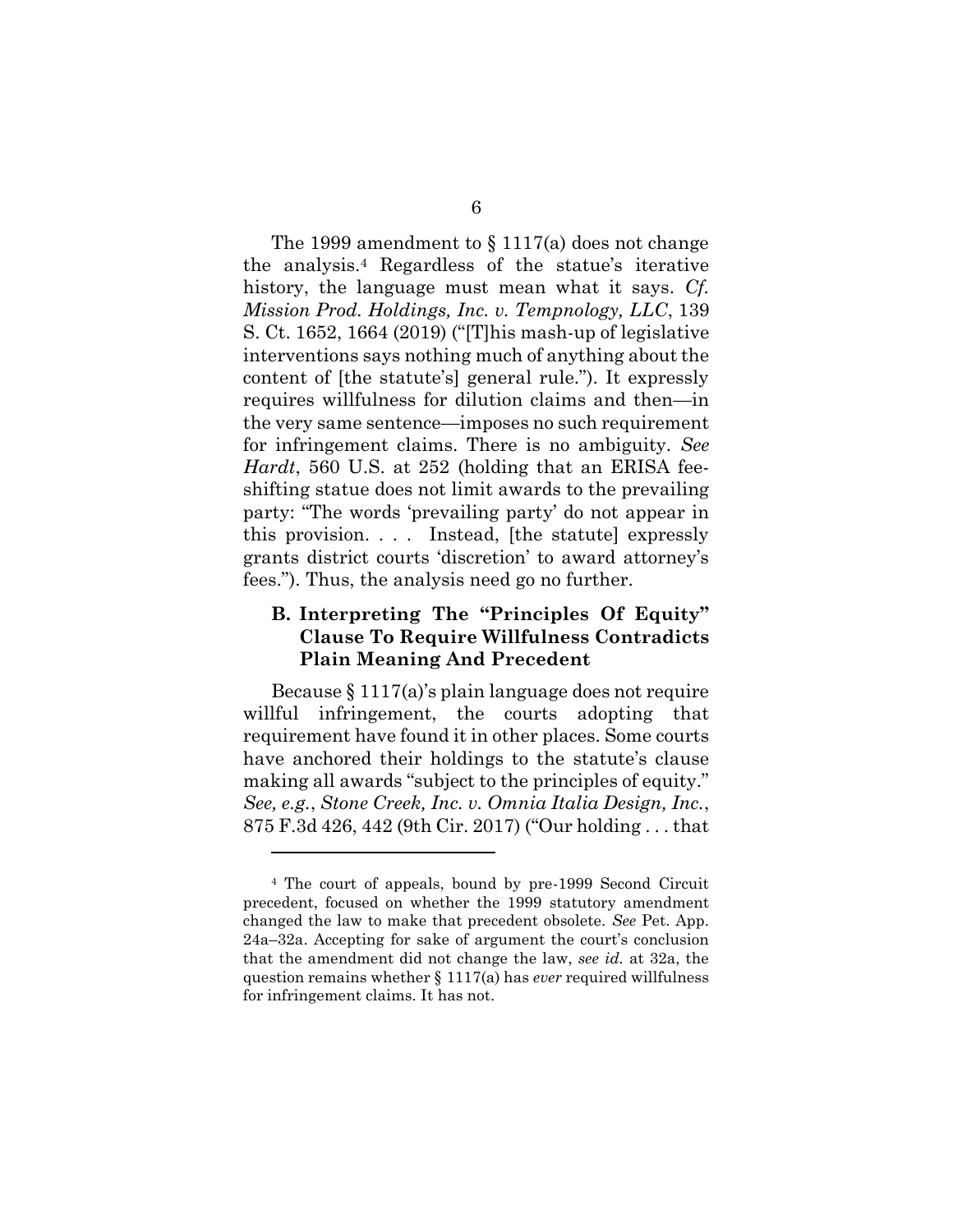a plaintiff can secure the defendant's profits only after establishing willfulness . . . is based entirely on an interpretation of that unaltered language."); *see also*  Pet. App. 30a (noting a "split in the courts" about the meaning of this statutory clause).<sup>5</sup>

The "principles of equity" clause, though, cannot support this reading. The courts of equity had "broad remedial powers." *United States v. E.I. du Pont de Nemours & Co.*, 366 U.S. 316, 328 n.9 (1961) (citing *Hecht Co. v. Bowles*, 321 U.S. 321, 329 (1944)). And crucial here, "Congress would not be deemed to have restricted those broad remedial powers . . . without explicit language doing so in terms, or some other strong indication of intent." *Id.* Yet construing § 1117(a)'s "principles of equity" clause to always require willful infringement does just that. It

l

<sup>5</sup> Other courts have looked outside the statute altogether. *See, e.g.*, *George Basch Co. v. Blue Coral, Inc.*, 968 F.2d 1532, 1539–40 (2d Cir. 1992) (relying primarily on the Restatement (Third) of Unfair Competition to support a willfulness requirement). Although one Restatement does conclude that willfulnes*s should* be required as a normative matter, it acknowledges differing views among the courts. *See* Restatement (Third) of Unfair Competition § 37 cmt. b (noting "multiple rationales" for awarding profits); *id.* cmt. e (recognizing that "several cases" have awarded profits even though the defendant acted "in good faith"). Also, a different Restatement supports the contrary view that, at least when used to prevent unjust enrichment, the profits remedy does not necessarily require any particular mental state. *See* Restatement (Third) of Restitution & Unjust Enrichment § 51(2) ("The value for restitution purposes of benefits obtained by the misconduct of the defendant, *culpable or otherwise*, is not less than their market value." (emphasis added)); *id.* cmt. a (explaining that  $\S$  51(2) applies to "innocent converters" and "unwitting infringers").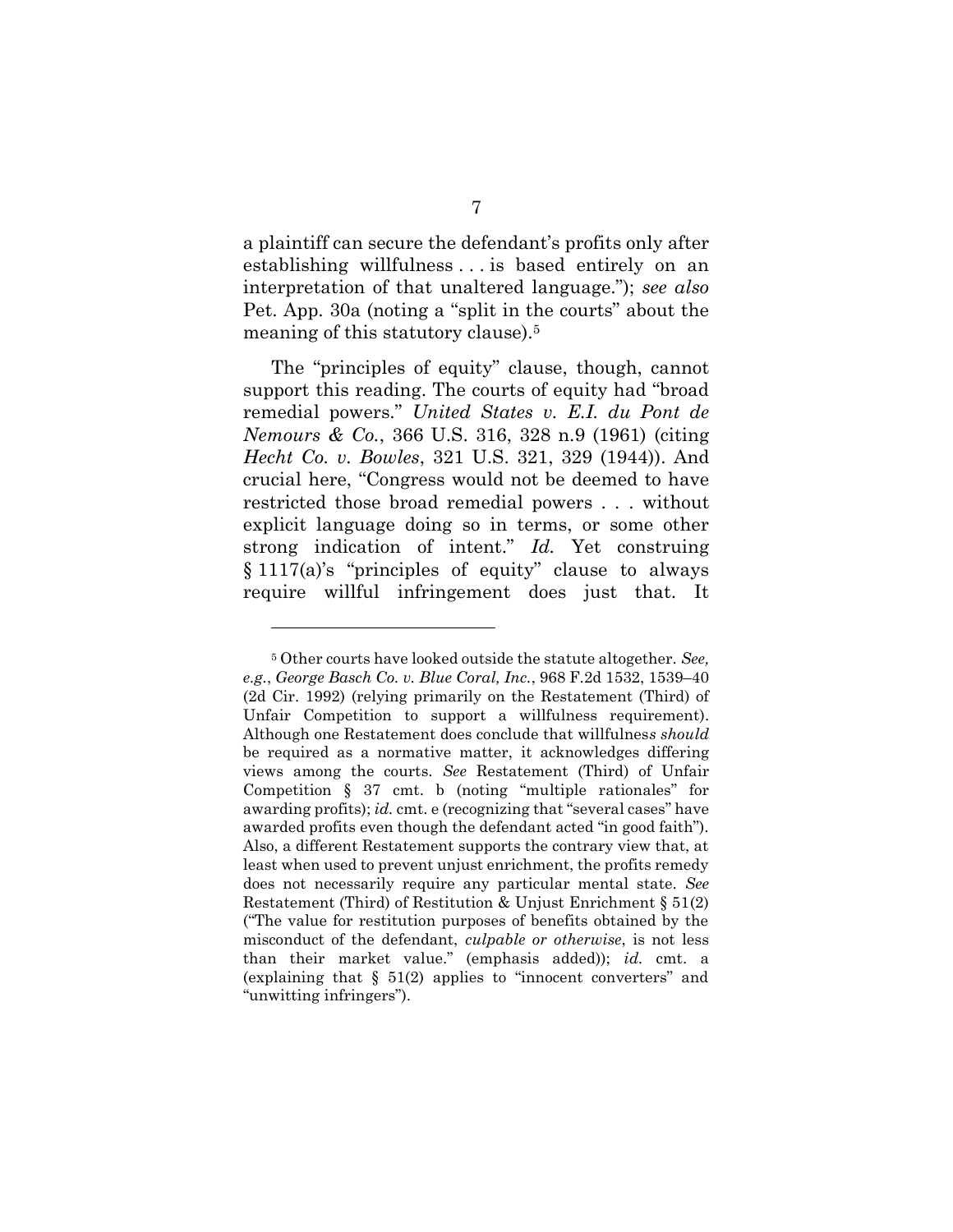transmutes an open-ended reference to principles historically promoting courts' *broad* discretion into one that immutably demands something *narrow* and *specific* in all cases. *See Holland v. Florida*, 560 U.S. 631, 651 (2010) (noting "equity's resistance to rigid rules").

Fighting against the plain language, respondents urge a more restrictive reading. *See* Opp. 31–34. They argue that Congress intended the "principles of equity" clause to incorporate a "pre-existing common law rule" supposedly requiring willful infringement. *Id.* at 33.

The first problem, again, is that Congress did not say this. But respondents' position also rests on an incorrect historical premise. It is true that many pre-Lanham Act decisions denied a profits award at least partly because the infringement was not willful. *See*  Opp. 31–32  $\&$  n.5 (collecting examples). Few of those decisions, however—and none from this Court invoked an absolute rule to reach that result. Rather, in most of them, the courts did exactly what equity requires, and what the Lanham Act still requires today: they considered, and based their decision on, the specific facts before them. *See, e.g.*, *Champion Spark Plug Co. v. Sanders*, 331 U.S. 125, 132 (1947) (affirming the denial of a profits award: "*In view of these various circumstances* it seems to us that [an] injunction will satisfy the equities of the case." (emphasis added)); *Saxlehner v. Siegel-Cooper Co.*, 179 U.S. 42, 42 (1900) (reversing a profits award against all four infringers where one acted in good faith and the other three made only minimal sales); *McLean v. Fleming*, 96 U.S. 245, 256–58 (1877) (reversing a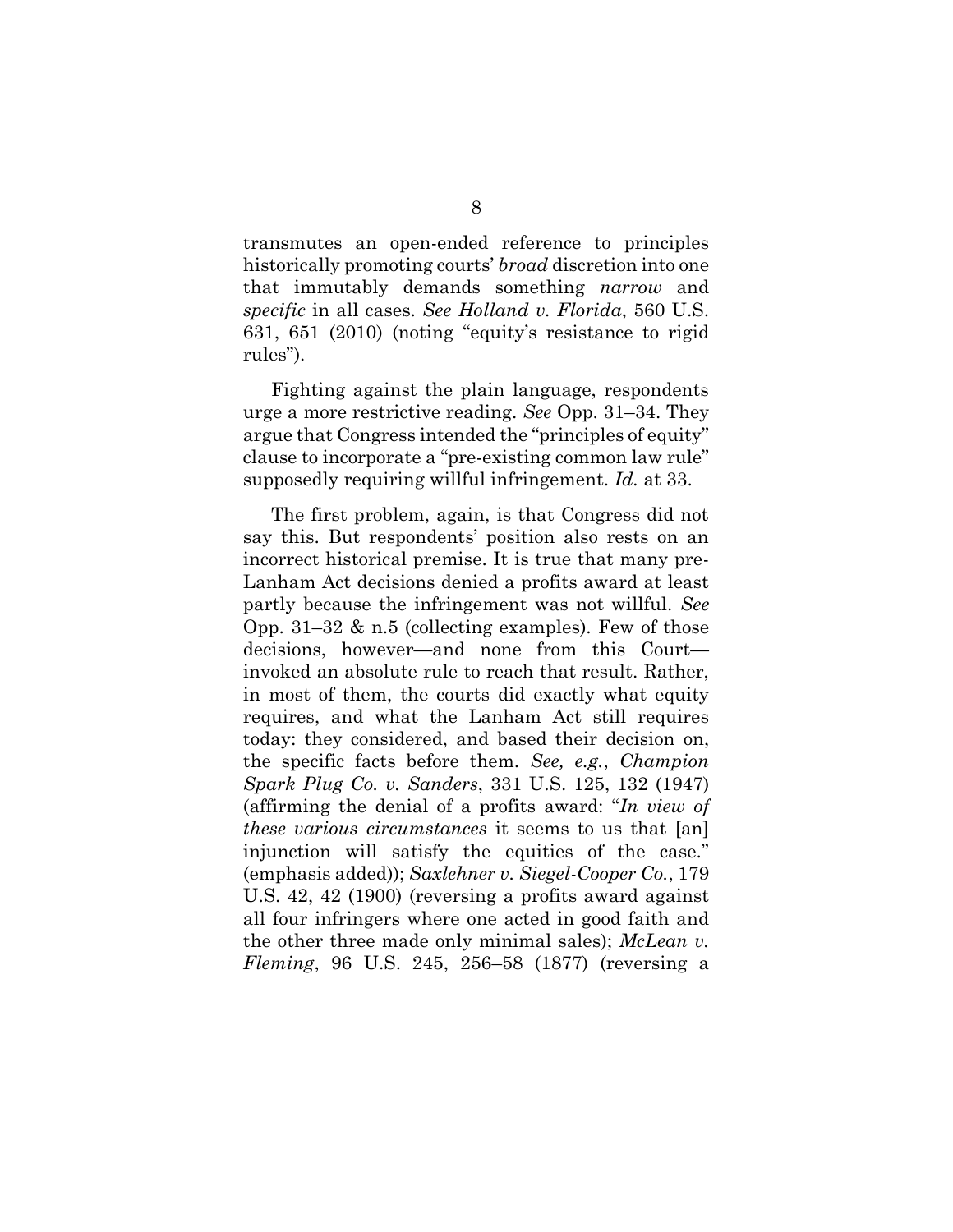profits award because of the plaintiff's "long standing" acquiescence and "inexcusable" delay in bringing suit).

Also, this Court's pre-Lanham Act decisions awarding profits refute respondents' restrictive view of the common law. In *Mishawaka Rubber & Woolen Manufacturing Co. v. S.S. Kresge Co.*, this Court reversed the Sixth Circuit's decision limiting a profits award to only the amount the plaintiff "affirmatively prove[d]" came from the infringement. 316 U.S. 203, 207 (1942). The Court remanded for a re-assessment of profits under the correct burden of proof, which requires the defendant to prove its sales *not* resulting from the infringement. *Id.* at 206–08. And the Court ordered that remand *even though* the infringement was not willful—over the dissent of three Justices on that very point. *See* 316 U.S. at 208–09 (Black, J., dissenting) (noting that the infringement was "found by both courts below to have been without fraudulent intent"); *see also Mishawaka Rubber & Woolen Mfg. Co. v. S.S. Kresge Co.*, 119 F.2d 316, 324 (6th Cir. 1941) (emphasizing "no finding of fact" and "no evidence" of bad intent). *Mishawaka*'s result would make little sense if the common law required willful infringement as a prerequisite.

Such a prerequisite would also cut against the reasoning of *Hamilton-Brown Shoe Co. v. Wolf Bros. & Co.*, 240 U.S. 251 (1916). Affirming a profits award, the Court there held that profits awards in trademark cases reflect an "equitable measure of compensation, on the theory of a trust *ex maleficio*." *Id.* at 259, 263. And as this Court has explained elsewhere, a trust *ex maleficio* "may be fastened upon a wrongdoer *irrespective of intention*." *Jennings v. U.S. Fidelity &*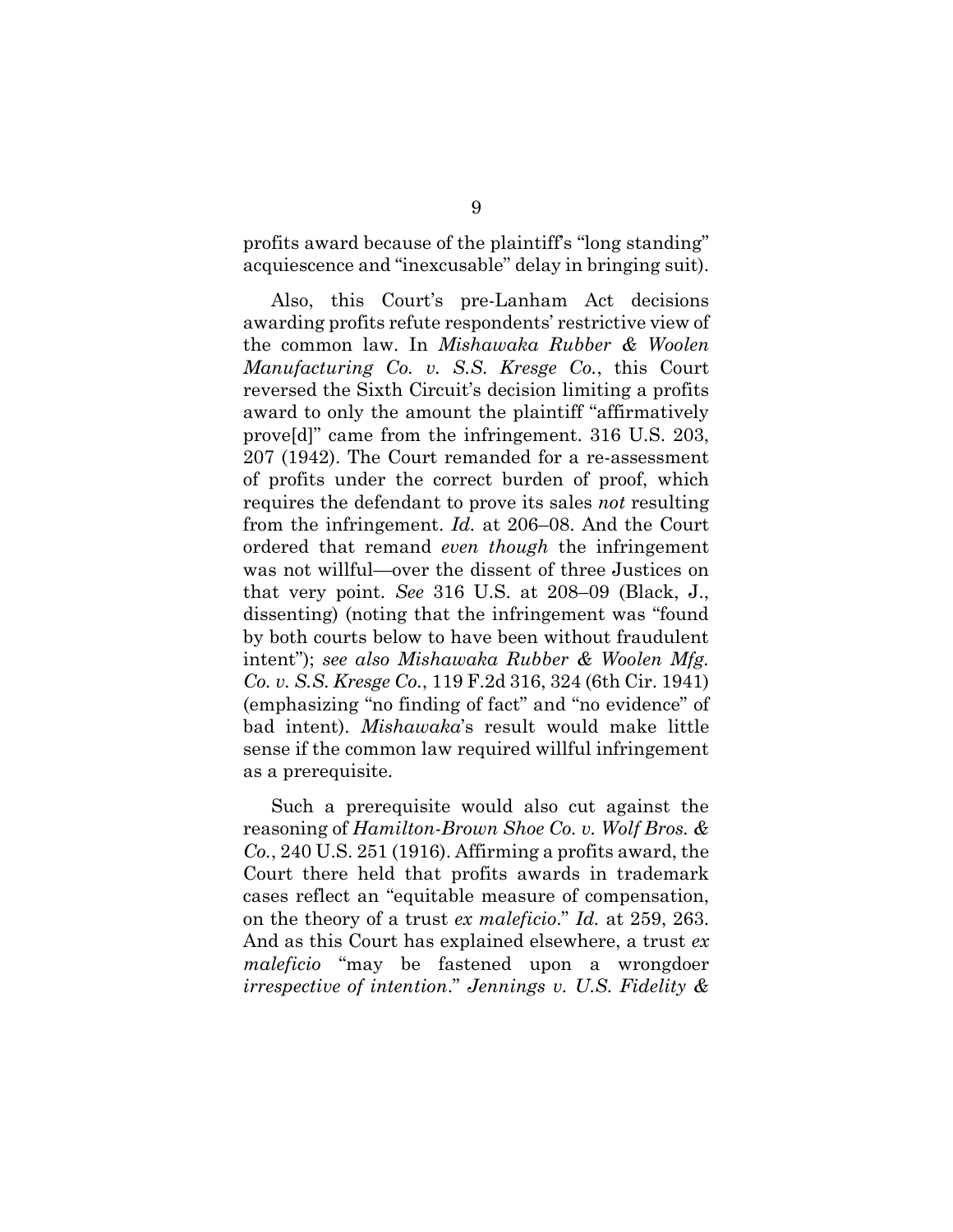*Guaranty Co.*, 294 U.S. 216, 222 (1935) (emphasis added) (citing 1 & 3 John Norton Pomeroy, *Pomeroy's Equity Jurisprudence* §§ 155, 1044, 1046 (3d ed. 1905)).

Finally, § 1117(a)'s legislative history does not support inferring a willfulness prerequisite from the "principles of equity" clause. In fact, "[t]he legislative history does not discuss [Congress'] reasons for adding" that clause at all. James M. Koelemay Jr., *Monetary Relief for Trademark Infringement Under the Lanham Act*, 72 Trademark Rep. 458, 485 (1982).

In short, the best reading of  $\S 1117(a)$ 's "principles" of equity" clause is the most straightforward one: it refers to traditional and flexible equitable principles, not rigid bright-line rules. To the extent courts have extracted a willfulness prerequisite from it, their interpretation contradicts the plain language and this Court's precedent.

### <span id="page-17-0"></span>**II. A Rigid Willfulness Prerequisite Conflicts With How Trademark Law Usually Operates**

Beyond its tension with the statutory language, adopting a strict prerequisite of willful infringement would conflict with how trademark law generally operates. As this Court has recognized—and as trademark practitioners can widely attest—"'most issues in trademark law'" are "fact-intensive." *Hana Fin., Inc. v. Hana Bank*, 135 S. Ct. 907, 911 (2015) (quoting 3 McCarthy, *supra*, § 17:26); *accord*, *e.g.*, Marlene B. Hanson & W. Casey Walls, *Protecting Trademark Good Will: The Case for a Federal Standard of Misappropriation*, 81 Trademark Rep.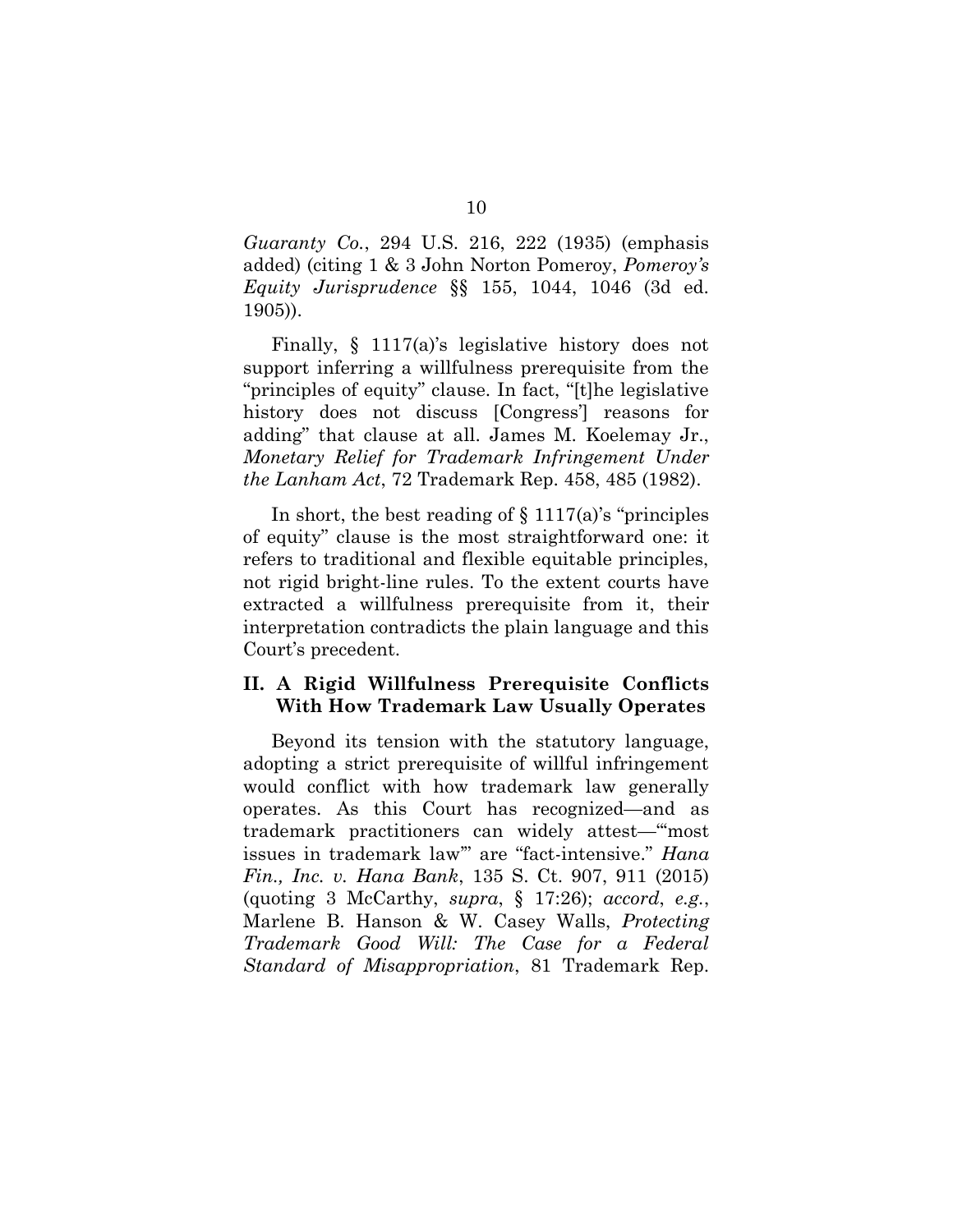480, 504 n.86 (1991) (same observation by an in-house trademark attorney at a major U.S. corporation).

Absent congressional action, trademark law tends to favor flexible legal standards over bright-line rules. This is partly because, as Professor McCarthy explains in his preeminent treatise, modern trademark law derives from the "extremely flexible" common law tort of unfair competition. 1 McCarthy, *supra*, § 1:8 & n.1 (quotation omitted); *see id.* § 2:7. As the Federal Circuit's predecessor court once similarly observed, "[T]rademark law must necessarily be flexible responding to particular circumstances disclosed by particular fact situations thereby making a hard and fast rule in these cases anathema to its concept and application." *Interstate Brands Corp. v. Celestial Seasonings, Inc.*, 576 F.2d 926, 928 (C.C.P.A. 1978).

This theme of flexibility permeates the Lanham Act, which "significantly changed and liberalized the common law to dispense with mere technical prohibitions." *Qualitex Co. v. Jacobson Prods. Co.*, 514 U.S. 159, 171 (1995) (quotation omitted). Perhaps the most obvious example comes from the Act's test for trademark infringement: likelihood of confusion. *See B&B Hardware, Inc. v. Hargis Indus., Inc.*, 135 S. Ct. 1293, 1301 (2015). "No mechanistic formula or list can set forth in advance the variety of elements that comprise the market context from which likelihood of confusion must be determined." Restatement (Third) of Unfair Competition § 21 cmt. a. For this reason, every circuit uses a multifactor balancing test to evaluate the likelihood of confusion. 4 McCarthy, *supra*, § 24:30. And every circuit makes clear that the test is flexible and holistic, not mechanical: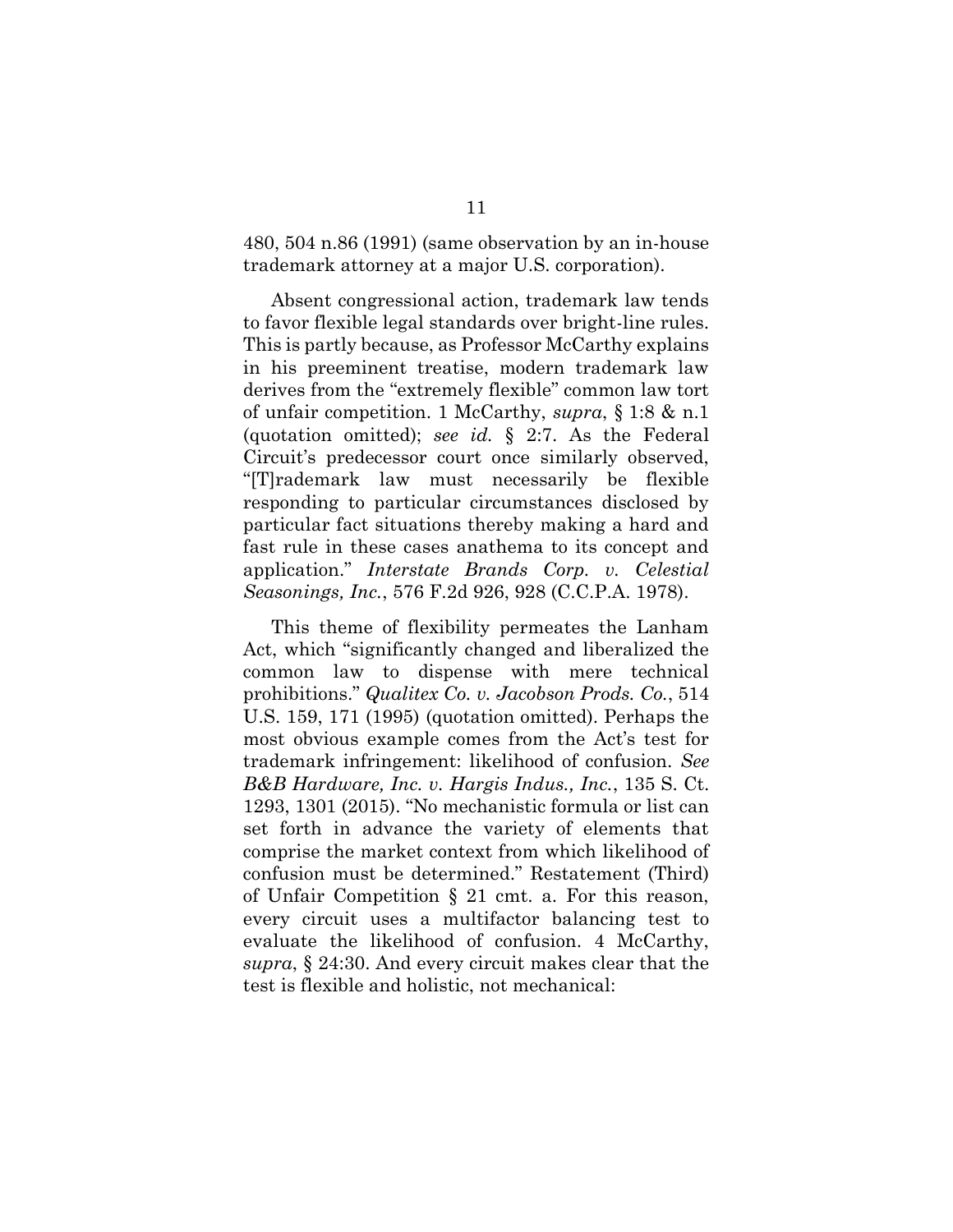These [likelihood-of-confusion] factors imply no mathematical precision, but are simply a guide to help determine whether confusion is likely. They are also interrelated in effect. Each case presents its own complex set of circumstances and not all of these factors may be particularly helpful in any given case.

*Custom Mfg. & Eng'r, Inc. v. Midway Servs., Inc.*, 508 F.3d 641, 650 (11th Cir. 2007) (quoting *Homeowners Grp., Inc. v. Home Mktg. Specialists, Inc.*, 931 F.2d 1100, 1107 (6th Cir. 1991)); *accord, e.g.*, *Jordache Enters. v. Hogg Wyld, Ltd.*, 828 F.2d 1482, 1484 (10th Cir. 1987) ("This list is not exhaustive. All of the factors are interrelated and no one factor is dispositive."); *Piper Aircraft Corp. v. Wag-Aero, Inc.*, 741 F.2d 925, 934 (7th Cir. 1984) ("None of these factors is determinative."); *Plus Prods. v. Plus Discount Foods, Inc.*, 722 F.2d 999, 1004 (2d Cir. 1983) ("[E]ach [factor] must be considered in the context of all of the other factors.").

This is just one example. Across many substantive issues, this Court has held that the Lanham Act eschews rigid rules in favor of flexibility and discretion for courts. *See, e.g.*, *B & B Hardware*, 135 S. Ct. at 1306 (issue preclusion: rejecting a "categorical" rule that would prevent decisions of the Trademark Trial and Appeal Board from having preclusive effect in court litigation, and holding instead that Board decisions "should be given preclusive effect on a caseby-case basis" (quotation omitted)); *KP Permanent Make-Up, Inc. v. Lasting Impression I, Inc.*, 543 U.S. 111, 121–23 (2004) (fair use: rejecting a bright-line rule that would require a defendant asserting fair use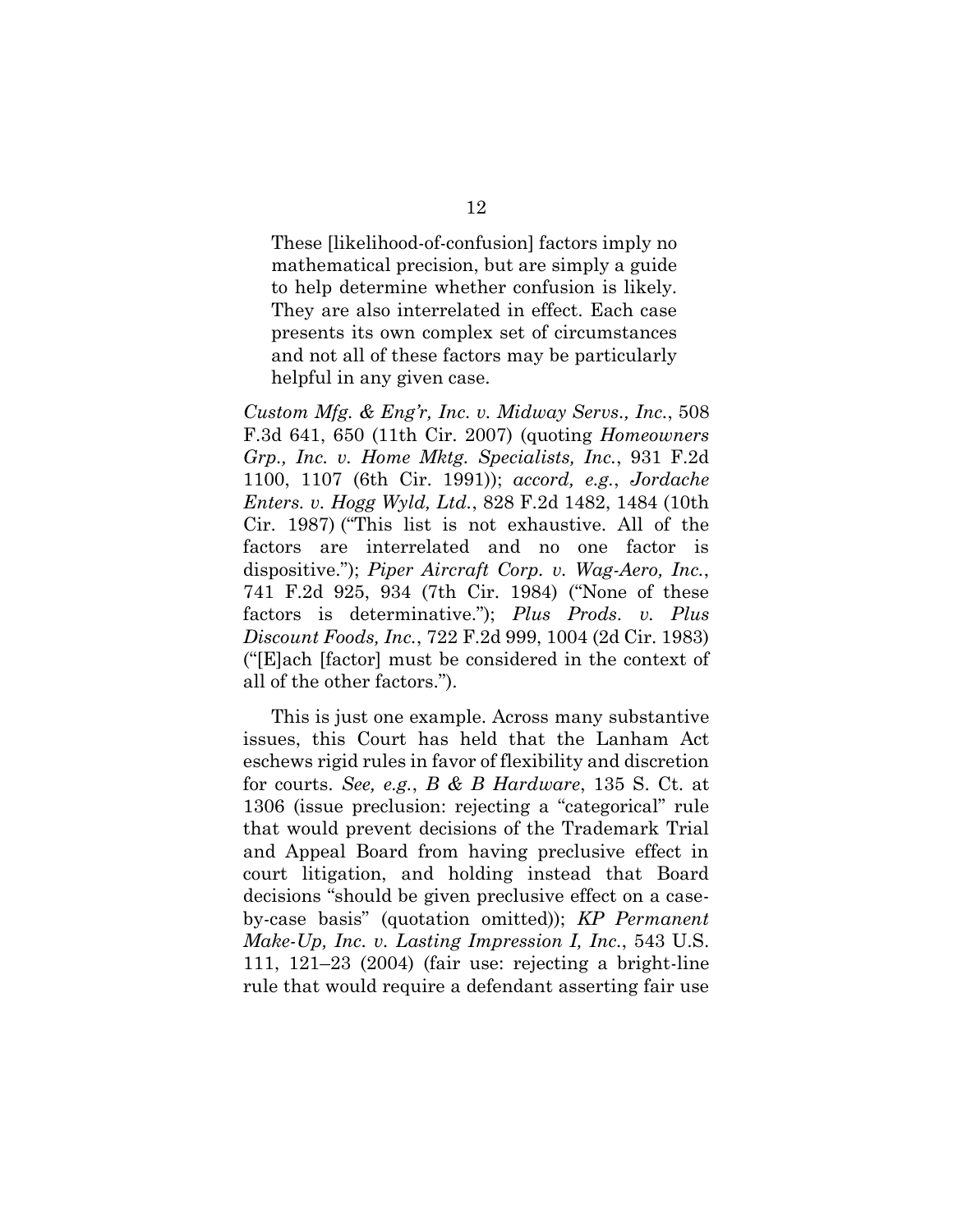under 15 U.S.C.  $\S$  1115(b)(4) to disprove consumer confusion, but holding that courts may consider the extent of likely confusion as "relevan[t]" in assessing fair use); *Qualitex*, 514 U.S. at 173 (functionality: holding that the Lanham Act "liberalized the law" on functionality and "left the courts free to reevaluate the preexisting legal precedent"); *id.* at 171 (acquired distinctiveness: explaining that the Act abolished the bright-line rule at common law prohibiting descriptive marks from ever becoming protectable marks (citing *Abercrombie & Fitch Co. v. Hunting World, Inc.*, 537 F.2d 4, 9 (2d Cir. 1976) (Friendly, J.))).

This preference for case-by-case decisionmaking applies equally to trademark remedies. *See, e.g.*, *Lindy Pen Co. v. Bic Pen Corp.*, 982 F.2d 1400, 1410–11 (9th Cir. 1993) ("[W]e express a distinct preference for those opinions permitting relief based on the totality of the circumstances."), *superseded by statute on other grounds*, Trademark Amendments Act of 1999, Pub. L. No. 106–43, 113 Stat. 218. Even before the Lanham Act, few absolute rules dictated when a court could award (or deny) a trademark infringer's profits. *Champion Spark Plug*, for example—decided a few months before the Lanham Act went into effect emphasized the lack of willful infringement as just one of "various circumstances" supporting the denial of profits. 331 U.S. at 131–32. But only a few years earlier in *Mishawaka*, the Court reached a different result, remanding for a presumptive *increase* in the profits award even though the infringement was not willful. *See Mishawaka*, 316 U.S. at 206–08; *see also* p. 9, *supra*. These outcomes are not inconsistent. Rather, they show how awards for trademark infringement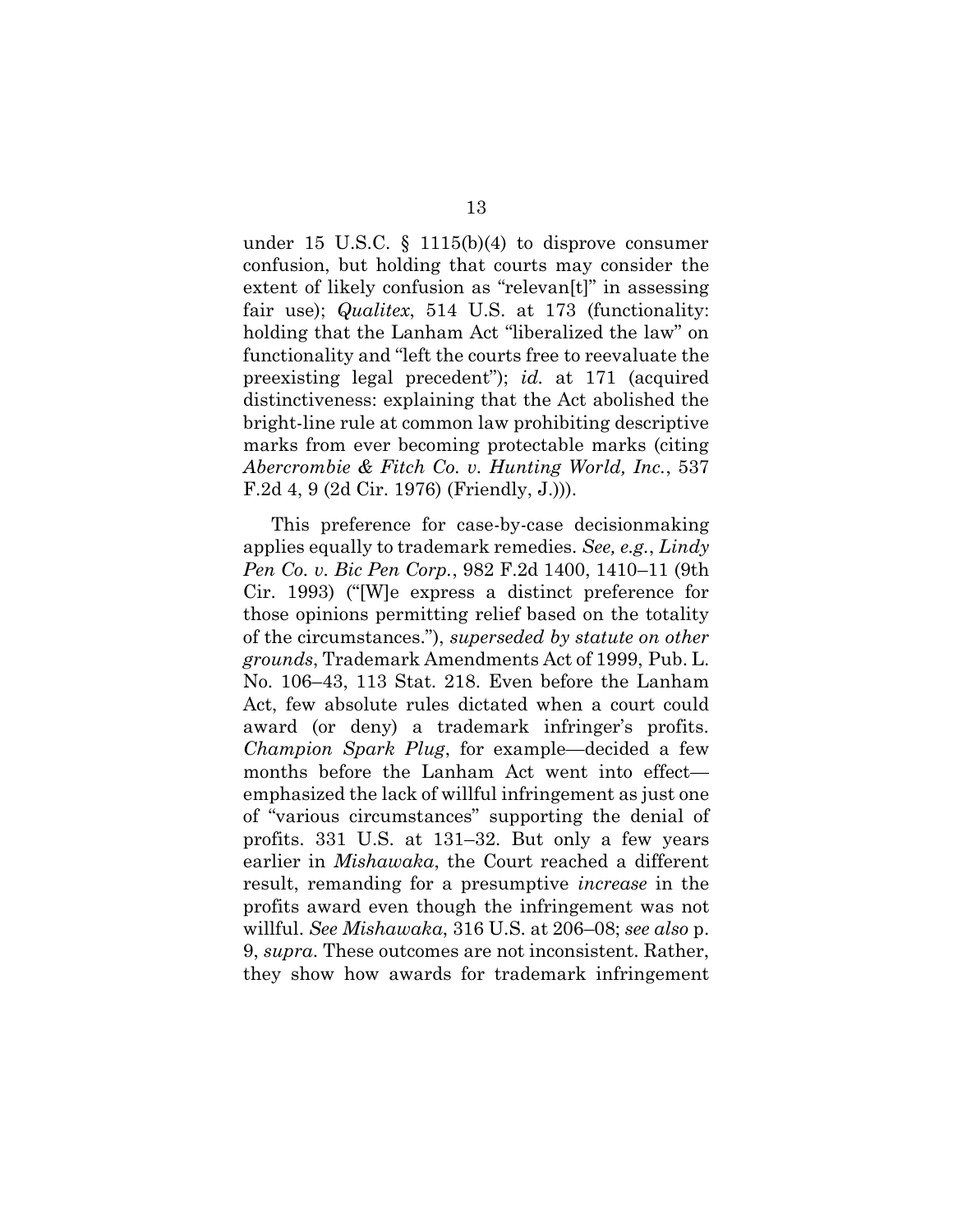have historically turned on the case-specific equities, not any hard-and-fast rules.

Far from restricting courts' discretion in this area, the Lanham Act expressly and repeatedly preserves it. Section 1117(a) makes all awards for infringement including profits, actual damages, *and* costs of court— "subject to the principles of equity." § 1117(a); *see also*  Part I.B, *supra*. It gives courts broad discretion to adjust awards "according to the circumstances of the case." § 1117(a). For profits awards, the statute authorizes these discretionary adjustments both upward and downward, setting no floor or ceiling. *See id.* For damages awards—which must initially be awarded by a jury if any party exercises its Seventh Amendment right—the court can award "any sum above the amount found [by the jury] . . . not exceeding three times." *Id.*; *see also Dairy Queen, Inc. v. Wood*, 369 U.S. 469, 477–78 (1962) (holding that trademark infringement claims for actual damages trigger the right to a jury). The statute also allows (but tellingly, does not *require*) courts to award attorney's fees to the prevailing party in any "exceptional" case, § 1117(a), a standard this Court has held to be highly flexible and fact-specific. *See Octane Fitness, LLC v. ICON Health & Fitness, Inc.*, 572 U.S. 545, 554 (2014) (holding that the exceptional-case standard defies any "precise rule or formula" and allows "case-by-case exercise of [courts'] discretion, considering the totality of the circumstances" (quotation omitted)).<sup>6</sup> In this respect,

<sup>6</sup> *Octane Fitness* interpreted the Patent Act's fee-shifting statute, which uses the same language as  $\S 1117(a)$ . The circuits thus uniformly hold that *Octane Fitness* also governs fee awards under § 1117(a). *E.g.*, *Sleepy's, LLC v. Select Comfort Wholesale*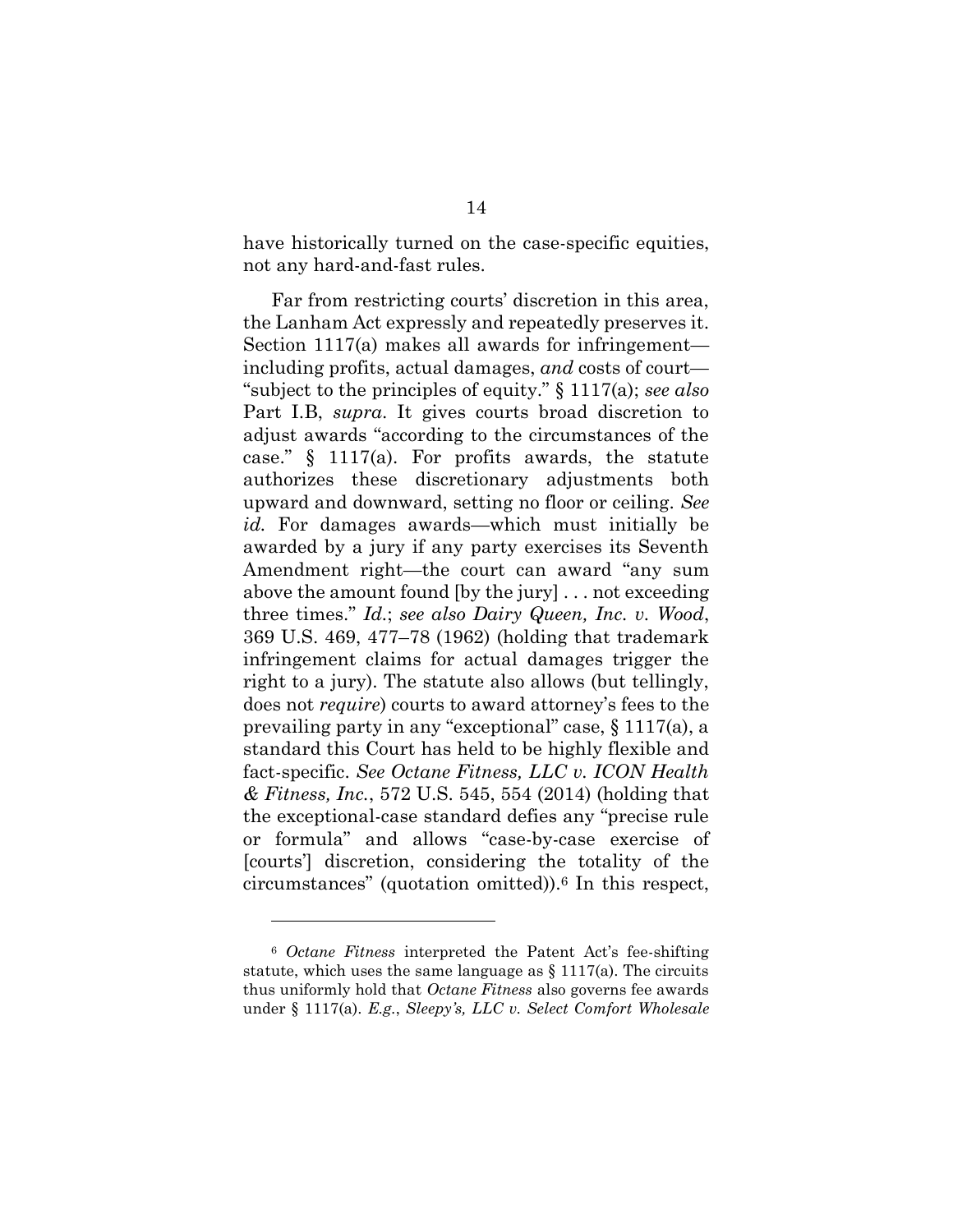profits awards are similar to the other  $\S$  1117(a) remedies—dependent on the facts and circumstances of each case, and subject to the broad discretion of the district court that has gained intense familiarity with those facts and circumstances.

On a whole host of issues, then, the Lanham Act promotes courts' discretion to make case-by-case decisions. The rule followed below cuts against that grain. Of course, no one disputes that Congress *can*  legislate bright-line rules dictating one trademark issue or another. As explained, it has done so several times in analogous contexts. *See* p. 5, *supra*. Yet it has not done so on the question presented here. Unless and until it does, the Court should not endorse a judicially created rule that undermines trademark law's generally flexible contours.

### <span id="page-22-0"></span>**III. Willfulness Is A Relevant Factor, But Making It An Absolute Prerequisite Would Restrict Courts' Discretion To Consider Broader Equities, With No Real Benefit**

At least by some courts' account, it is "'necessary'" as a policy matter to require willful infringement before awarding profits under § 1117(a). *E.g.*, Pet. App. 22a (quoting *George Basch*, 968 F.2d at 1540). This is so, those courts say, because any other rule including one that simply trusts district courts to exercise their equitable judgment—would risk the "'conceivably draconian impact that a profits remedy might have in some cases.'" *Id.* 

*Corp.*, 909 F.3d 519, 530–31 (2d Cir. 2018) (collecting circuit cases).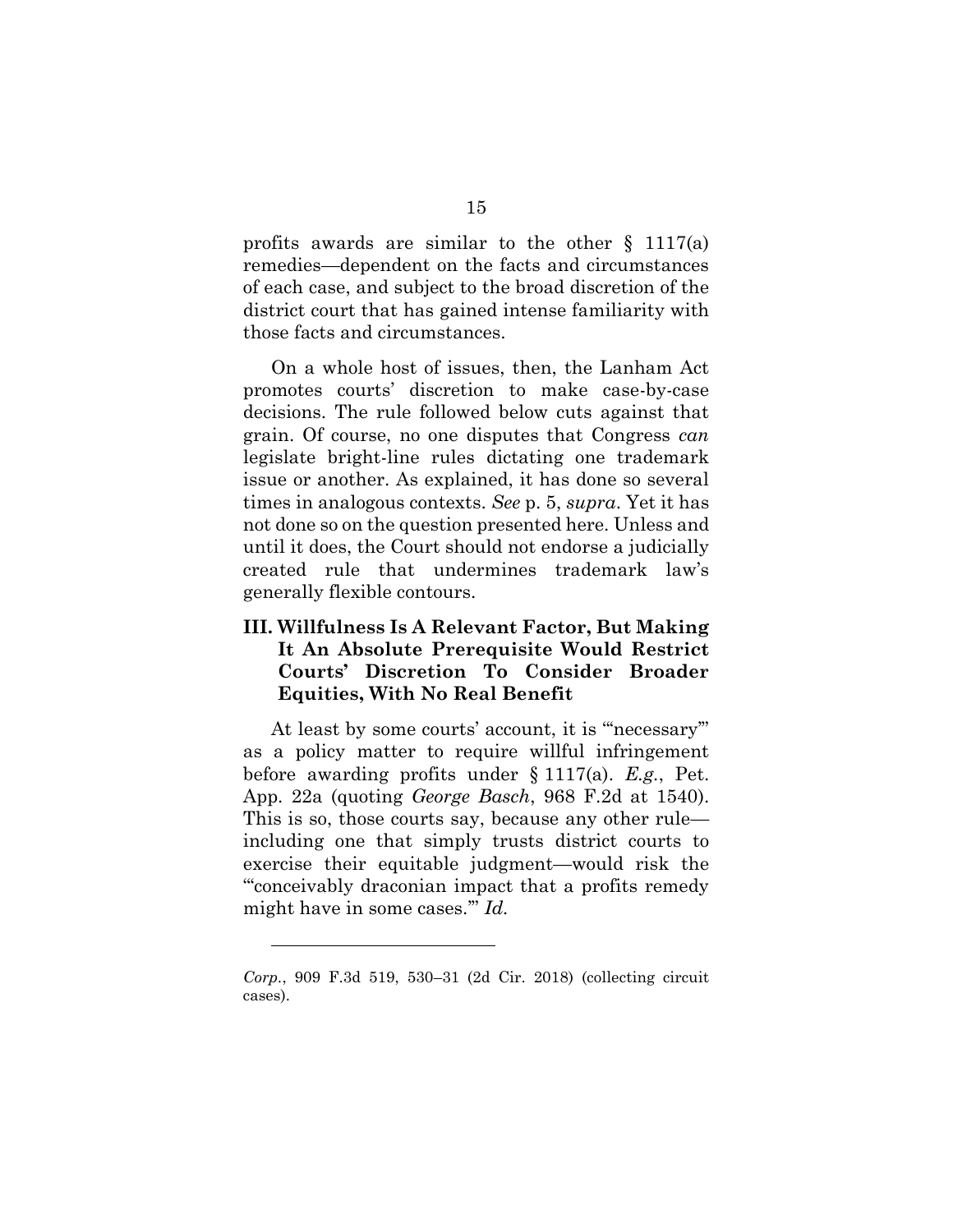In the ABA's view, this concern about draconian impacts is overstated. It overlooks that forcing a willfulness prerequisite onto courts and parties creates its own set of drawbacks. And worse, those drawbacks seem to come with no real offsetting benefit.

By definition, the willfulness rule followed below limits judges' discretion to fashion appropriate equitable relief. But "there is no substitute for the court applying its experience, wisdom, and judicial acumen to the facts at hand." Anne Gilson LaLonde, *Gilson on Trademarks* § 14.03[2] (Matthew Bender ed. 2018); *see also Ashcroft v. Iqbal*, 556 U.S. 662, 679 (2009) (emphasizing courts' ability to make "contextspecific" decisions through "judicial experience and common sense"). This maxim is "especially true of an award fashioned pursuant to the Lanham Act," where "[g]reat latitude is given the trial judge." *Drake v. E. I. DuPont deNemours & Co.*, 432 F.2d 276, 279 (5th Cir. 1970); *see also Park 'N Fly, Inc. v. Dollar Park & Fly, Inc.*, 469 U.S. 189, 218 (1985) (Stevens, J., dissenting) (noting courts' "broad power to do equity" in Lanham Act cases).

Yet in the circuits that currently require willfulness, courts lose much of their discretion. In those jurisdictions, the equitable analysis under § 1117(a) becomes a "two-step process: (1) a finding of willfulness or bad faith; and [then] (2) a weighing of the equities." *E.g.*, *W. Diversified Servs., Inc. v. Hyundai Motor Am., Inc.*, 427 F.3d 1269, 1273 (10th Cir. 2005). Those courts cannot even *start* to analyze the case's overall equities—which are supposed to matter most, both under the statute and throughout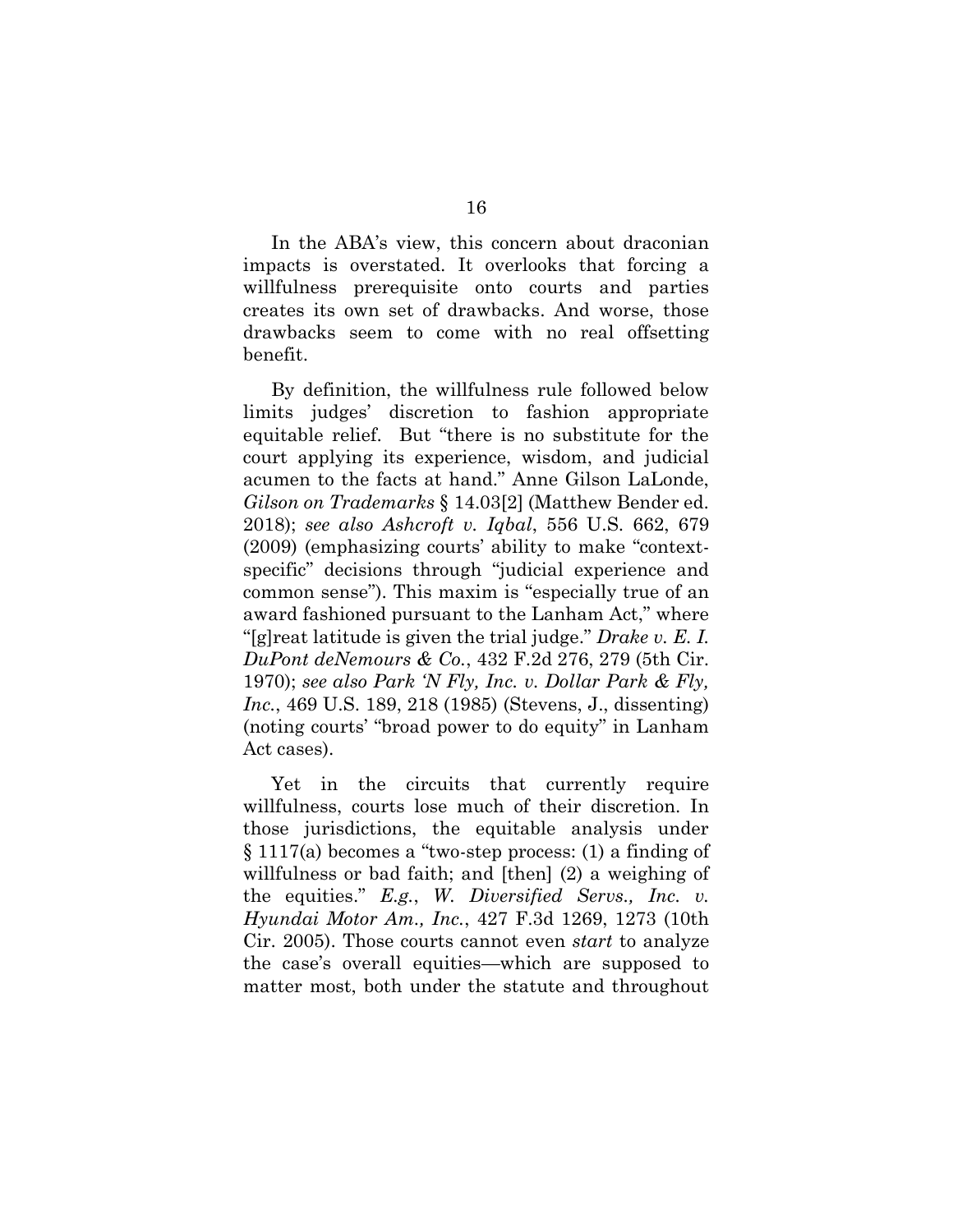centuries of equity jurisprudence—until they make a threshold finding of willful infringement. *See, e.g.*, *id.*

All of this is not to say, however, that willfulness is unimportant. Even in the circuits that do not require willfulness, profits awards still correlate strongly with the infringer's bad faith. *See, e.g.*, *Seatrax, Inc. v. Sonbeck Int'l Inc.*, 200 F.3d 358, 372 & n.9 (5th Cir. 2000) ("[O]ur independent research [does not] reveal[] any cases from this circuit where an accounting of profits has been awarded without a finding of willfulness.").

But this correlation is not inexorably true in all cases, nor should it be. An award of profits can serve at least three distinct purposes, two of which do not necessarily require a willful infringer. *See* 5 McCarthy, *supra*, § 30:59 (outlining three purposes of profits awards: (1) as a measure of the plaintiff's damages; (2) to prevent unjust enrichment; and (3) to deter a willful infringer). If a court awards profits for the first purpose (as it is entitled to do under settled remedial principles), then inflexibly requiring willful infringement makes little sense—the trademark owner seeks only to be made whole. *See Gen. Elec. Co. v. Speicher*, 877 F.2d 531, 535 (7th Cir. 1989) ("[I]t is hard to see how the defendant's equities could ever be superior to the plaintiff's if all the plaintiff were seeking was his actual losses."). As for the second purpose, while some unjust-enrichment scenarios involve willful infringement, some do not. *See*  Restatement (Third) of Restitution & Unjust Enrichment § 51 cmt. c (noting that "unwitting infringers" may nonetheless owe "restitution for the market value of the rights they have 'taken'").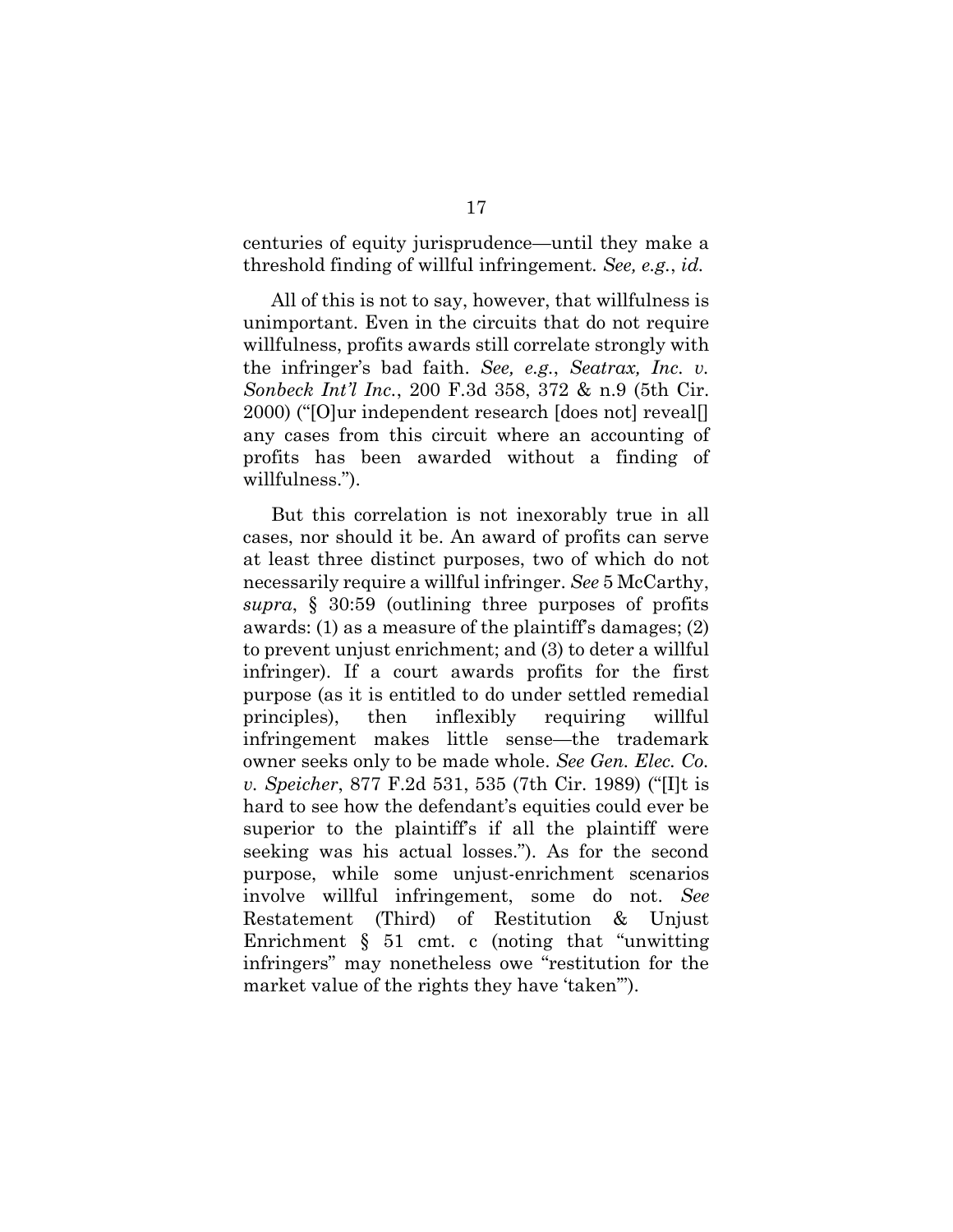The willfulness prerequisite's "two-step process" (*W. Diversified Servs.,* 427 F.3d at 1273) thus mechanically and artificially constrains the court's remedial authority. Without willful infringement, the analysis ends at step one, and the court never reaches the broader equities. This restriction on judicial discretion can prove unfortunate, as a profits award is sometimes the only practicable way to compensate a trademark owner. *See Hard Candy, LLC v. Anastasia Beverly Hills, Inc.*, 921 F.3d 1343, 1353 (11th Cir. 2019) ("The Lanham Act permits recovery of profits because actual damages are often difficult to prove.").

A rigid willfulness prerequisite also comes with few (if any) overriding benefits, despite restricting courts' discretion and despite artificially elevating the importance of one issue across all stages of the case. The principal benefit of a bright-line rule, at least in general, is "clarity and predictability." *Roell v. Withrow*, 538 U.S. 580, 596 (2003) (Thomas, J., dissenting). That benefit becomes significantly more elusive, however, if the bright-line rule depends first on deciding a fact-intensive question like willfulness. *See, e.g.*, *Sisson v. Ruby*, 497 U.S. 358, 372–73 (1990) (Scalia, J., concurring) (explaining that whether to adopt or reject a bright-line rule may depend partly on "any practical gain" (quotation omitted)). Whether a trademark infringer acted willfully is a highly casespecific decision that is often difficult to make. *See* James M. Koelemay Jr., *A Practical Guide to Monetary Relief in Trademark Infringement Cases*, 85 Trademark Rep. 263, 271–76 (1995) (listing twentytwo factors courts have deemed relevant to evaluating willfulness). And even once that finding is made which often will not occur until late in the case—it still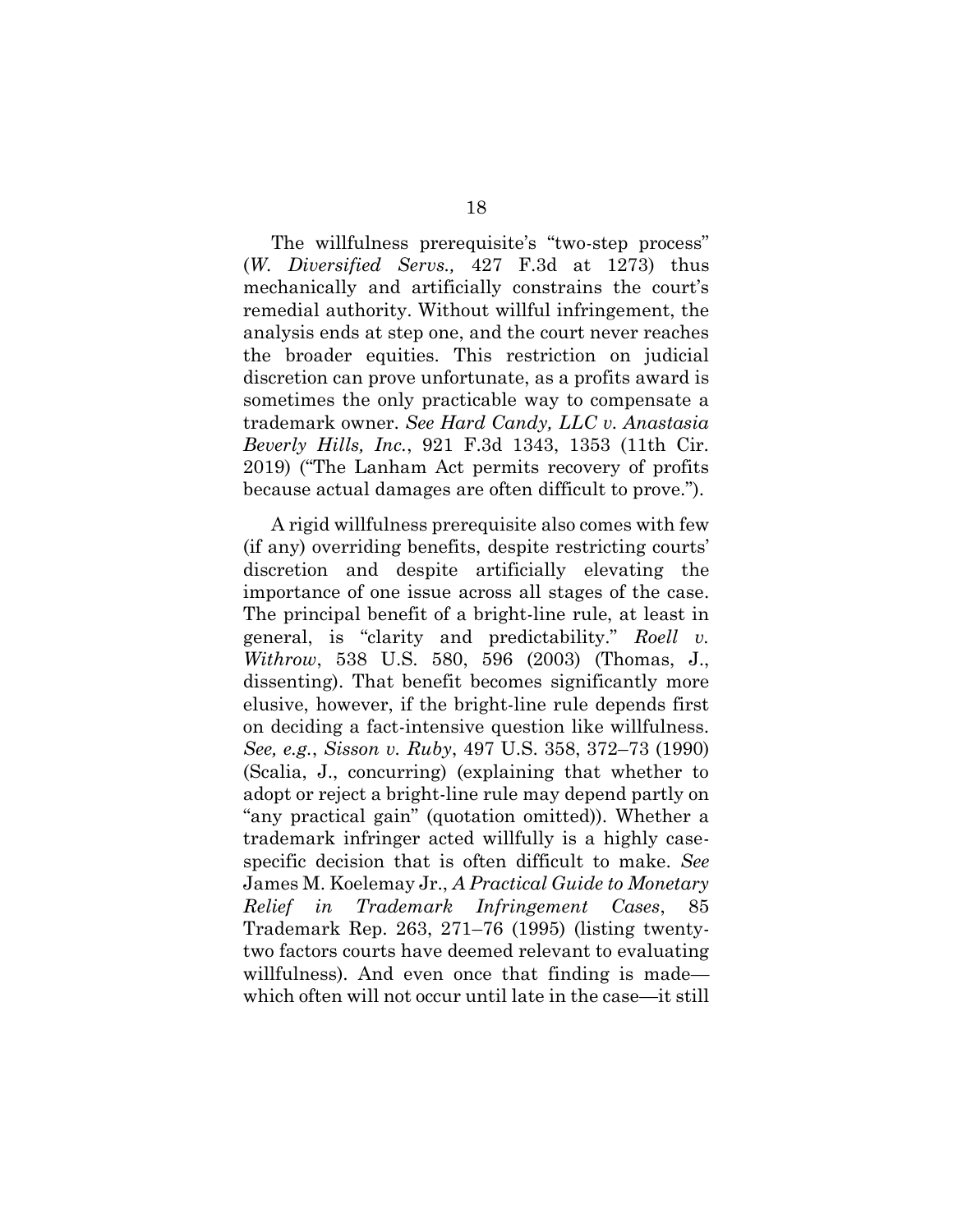does not necessarily resolve the profits question. The court can still rely on other facts and equities to deny a profits award, *even if* the infringement was willful. *See George Basch*, 968 F.2d at 1540 ("Having stated that a finding of willful deceptiveness is necessary in order to warrant an accounting for profits, we note that it may not be sufficient."); 5 McCarthy, *supra*, § 30:59 ("[A]n accounting of profits is never automatic and never a matter of right.").

In a similar vein, courts' broad discretion to deny (or reduce) profits awards for equitable reasons whether or not the infringement was willful mitigates the concern about "draconian impact[s]." Pet. App. 22a (quoting *George Basch*, 968 F.2d at 1540). Section 1117(a) never requires a court to award profits, or to award them in any particular amount. If the court finds a profits award to be "excessive," the statute expressly gives authority to "enter judgment for such sum as the court shall find to be just, according to the circumstances of the case." § 1117(a); *accord* 5 McCarthy, *supra*, § 30:90 ("[T]rial judges have wide discretion to exercise the power to modify monetary awards."). Preventing draconian impacts thus requires no bright-line rule. Courts can avoid them by simply exercising their statutory authority.

Put simply, the conventional wisdom used to justify bright-line rules does not apply in this context. And regardless, the theoretical benefit of a bright-line rule cannot justify adopting one despite the statutory language. This Court has recently rejected bright-line rules for just that reason, including in other intellectual property cases. *See, e.g.*, *Kirtsaeng v. John Wiley & Sons, Inc.*, 139 S. Ct. 1979, 1988–89 (2016)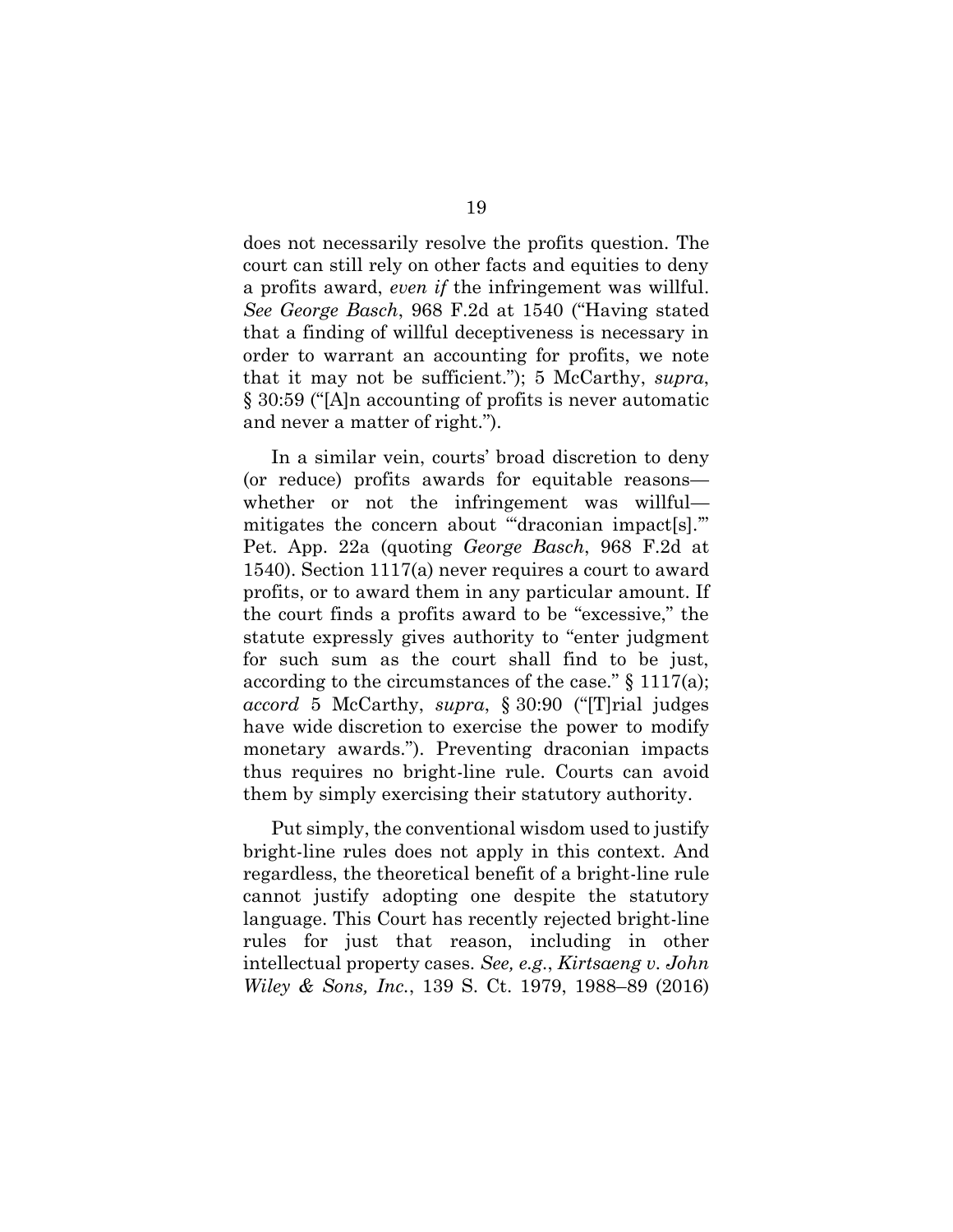(holding that the "objective reasonableness" of a losing party's positions is an "important factor" in awarding attorney's fees under the Copyright Act, 17 U.S.C. § 505, but not a "controlling" factor because the court must "view all the circumstances of a case on their own terms"); *Halo Elecs., Inc. v. Pulse Elecs., Inc.*, 136 S. Ct. 1923, 1933–34 (2016) (rejecting "any rigid formula" for awarding enhanced damages for patent infringement under [35 U.S.C. § 284,](https://1.next.westlaw.com/Link/Document/FullText?findType=L&pubNum=1000546&cite=35USCAS284&originatingDoc=I2473c054315711e690d4edf60ce7d742&refType=LQ&originationContext=document&transitionType=DocumentItem&contextData=(sc.Search)) and instead affirming courts' "discretion . . . to take into account the particular circumstances"); *Octane Fitness*, 572 U.S. at 554 (similar holding for attorney's fee awards in patent cases under 35 U.S.C. § 285). Like those statutes, § 1117(a) calls for a holistic, case-by-case view of the equities.

Finally, the flexible standard adopted by several circuits will give courts all the tools they need to reach the appropriate result in the cases before them. *Every*  circuit agrees that a trademark infringer's intent is relevant—often highly relevant—to evaluating a potential award of profits under § 1117(a). *See* Pet. 13– 15; Opp. 24–27. The difference is, some circuits let district courts give that factor the weight it deserves in each particular case, while others have largely taken the decision out of the district courts' hands. The latter rule, followed below, needlessly divests courts of their statutory and historical discretion to make fair and equitable decisions. This Court should return that discretion.